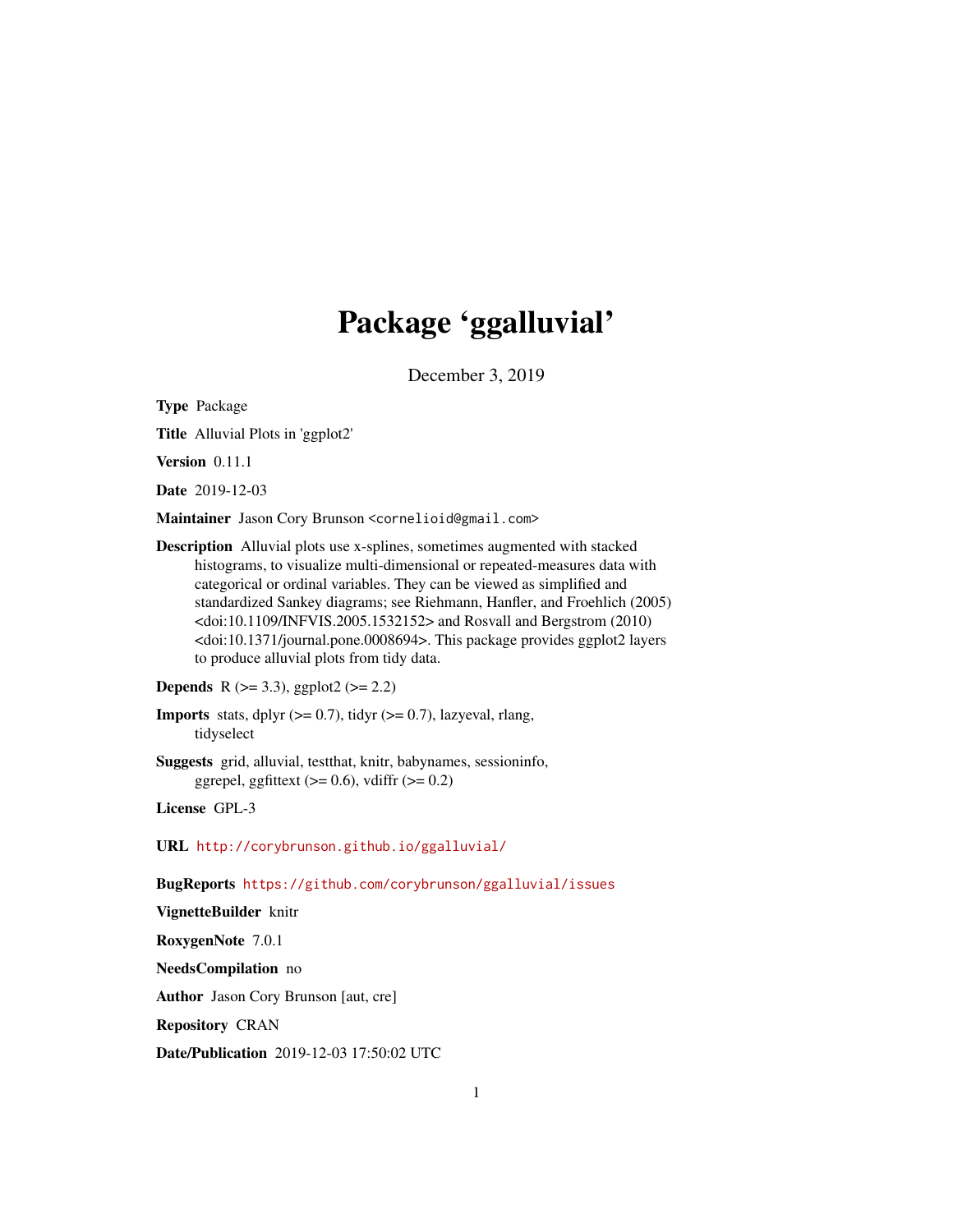# <span id="page-1-0"></span>R topics documented:

| Index | 30 |
|-------|----|

<span id="page-1-1"></span>alluvial-data *Check for alluvial structure and convert between alluvial formats*

#### <span id="page-1-2"></span>Description

Alluvial plots consist of multiple horizontally-distributed columns (axes) representing factor variables, vertical divisions (strata) of these axes representing these variables' values; and splines (alluvial flows) connecting vertical subdivisions (lodes) within strata of adjacent axes representing subsets or amounts of observations that take the corresponding values of the corresponding variables. This function checks a data frame for either of two types of alluvial structure:

#### Usage

```
is_lodes_form(data, key, value, id, weight = NULL, logical = TRUE,
  silent = FALSE)
is_alluvia_form(data, \dots, axes = NULL, weight = NULL,
  logical = TRUE, silent = FALSE)
to_lodes_form(data, ..., axes = NULL, key = "x", value = "stratum",
  id = "alluvium", diffuse = FALSE, discern = FALSE)
to_alluvia_form(data, key, value, id, distill = FALSE)
```

| data | A data frame.                                                                                                                                                                                                                                                                                                                                          |
|------|--------------------------------------------------------------------------------------------------------------------------------------------------------------------------------------------------------------------------------------------------------------------------------------------------------------------------------------------------------|
|      | key, value, id In to_lodes_form, handled as in tidyr:: gather() and used to name the new<br>axis (key), stratum (value), and alluvium (identifying) variables. In to_alluvia_form,<br>handled as in $tidyr$ : spread() and used to identify the fields of data to be<br>used as the axis (key), stratum (value), and alluvium (identifying) variables. |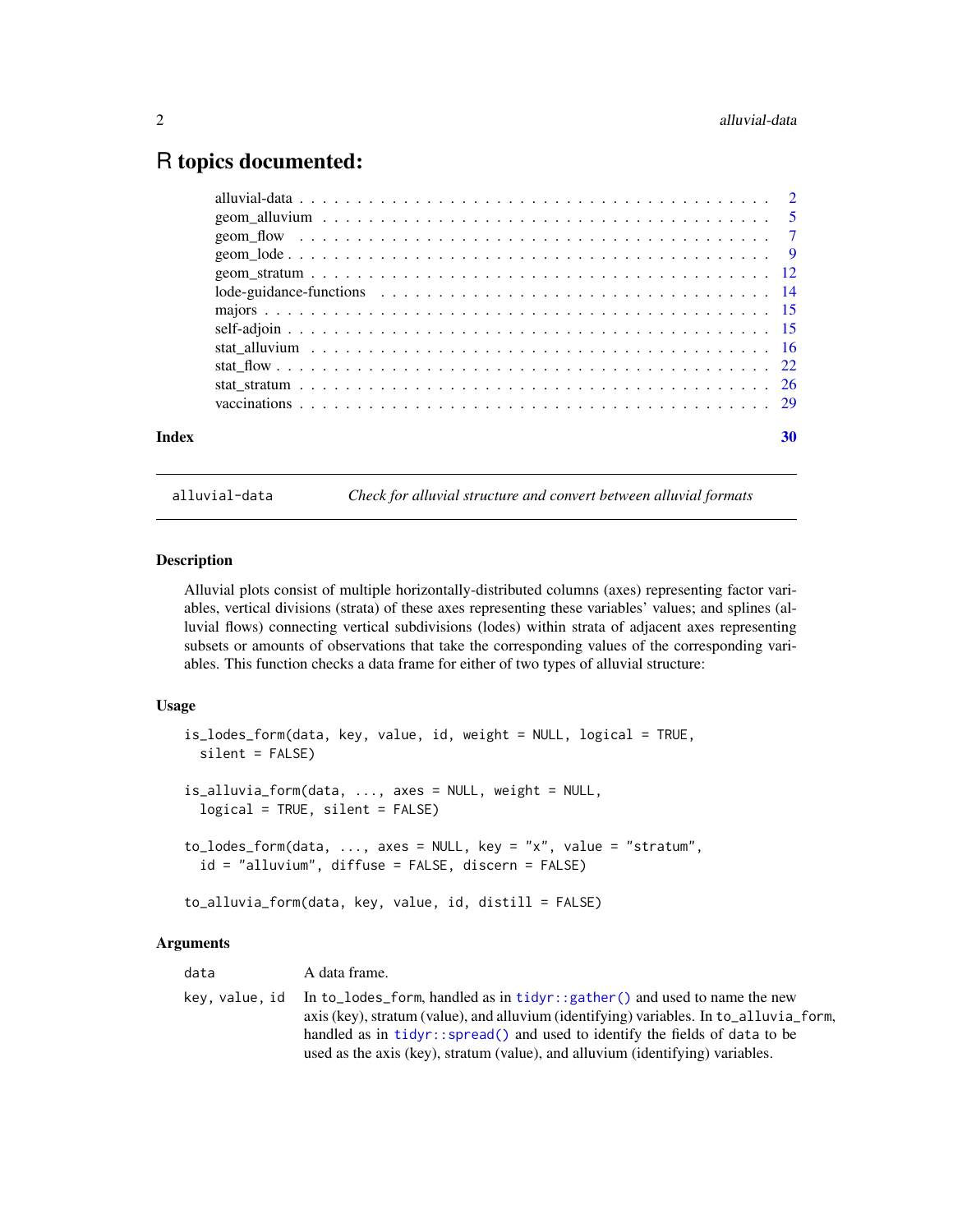<span id="page-2-0"></span>

| Optional field of data, handled using rlang::enquo(), to be used as heights or<br>depths of the alluvia or lodes.                                                                                                                                                                                                                                                                                                |
|------------------------------------------------------------------------------------------------------------------------------------------------------------------------------------------------------------------------------------------------------------------------------------------------------------------------------------------------------------------------------------------------------------------|
| Defunct. Whether to return a logical value or a character string indicating the<br>type of alluvial structure ("none", "lodes", or "alluvia").                                                                                                                                                                                                                                                                   |
| Whether to print messages.                                                                                                                                                                                                                                                                                                                                                                                       |
| Used in is_alluvia_form and to_lodes_form as in dplyr::select() to de-<br>termine axis variables, as an alternative to axes. Ignored when axes is provided.                                                                                                                                                                                                                                                      |
| In $*$ _alluvia_form, handled as in $d$ plyr::select() and used to identify the<br>field(s) of data to be used as axes.                                                                                                                                                                                                                                                                                          |
| Fields of data, handled using tidyselect:: vars_select(), to merge into the<br>reshapen data by id. They must be a subset of the axis variables. Alternatively,<br>a logical value indicating whether to merge all (TRUE) or none (FALSE) of the<br>axis variables.                                                                                                                                              |
| Logical value indicating whether to suffix values of the variables used as axes<br>that appear at more than one variable in order to distinguish their factor levels.<br>This forces the levels of the combined factor variable value to be in the order<br>of the axes.                                                                                                                                         |
| A logical value indicating whether to include variables, other than those passed<br>to key and value, that vary within values of id. Alternatively, a function (or<br>its name) to be used to distill each such variable to a single value. In addition<br>to existing functions, distill accepts the character values "first" (used if<br>distill is TRUE), "last", and "most" (which returns the modal value). |
|                                                                                                                                                                                                                                                                                                                                                                                                                  |

#### Details

- One row per lode, wherein each row encodes a subset or amount of observations having a specific profile of axis values, a key field encodes the axis, a value field encodes the value within each axis, and a id column identifies multiple lodes corresponding to the same subset or amount of observations. is\_lodes\_form tests for this structure.
- One row per alluvium, wherein each row encodes a subset or amount of observations having a specific profile of axis values and a set axes of fields encodes its values at each axis variable. is\_alluvia\_form tests for this structure.

to\_lodes\_form takes a data frame with several designated variables to be used as axes in an alluvial plot, and reshapes the data frame so that the axis variable names constitute a new factor variable and their values comprise another. Other variables' values will be repeated, and a row-grouping variable can be introduced. This function invokes  $\text{tidyr}:$  gather().

to\_alluvia\_form takes a data frame with axis and axis value variables to be used in an alluvial plot, and reshape the data frame so that the axes constitute separate variables whose values are given by the value variable. This function invokes [tidyr::spread\(\)](#page-0-0).

# See Also

Other alluvial data manipulation: [self-adjoin](#page-14-1)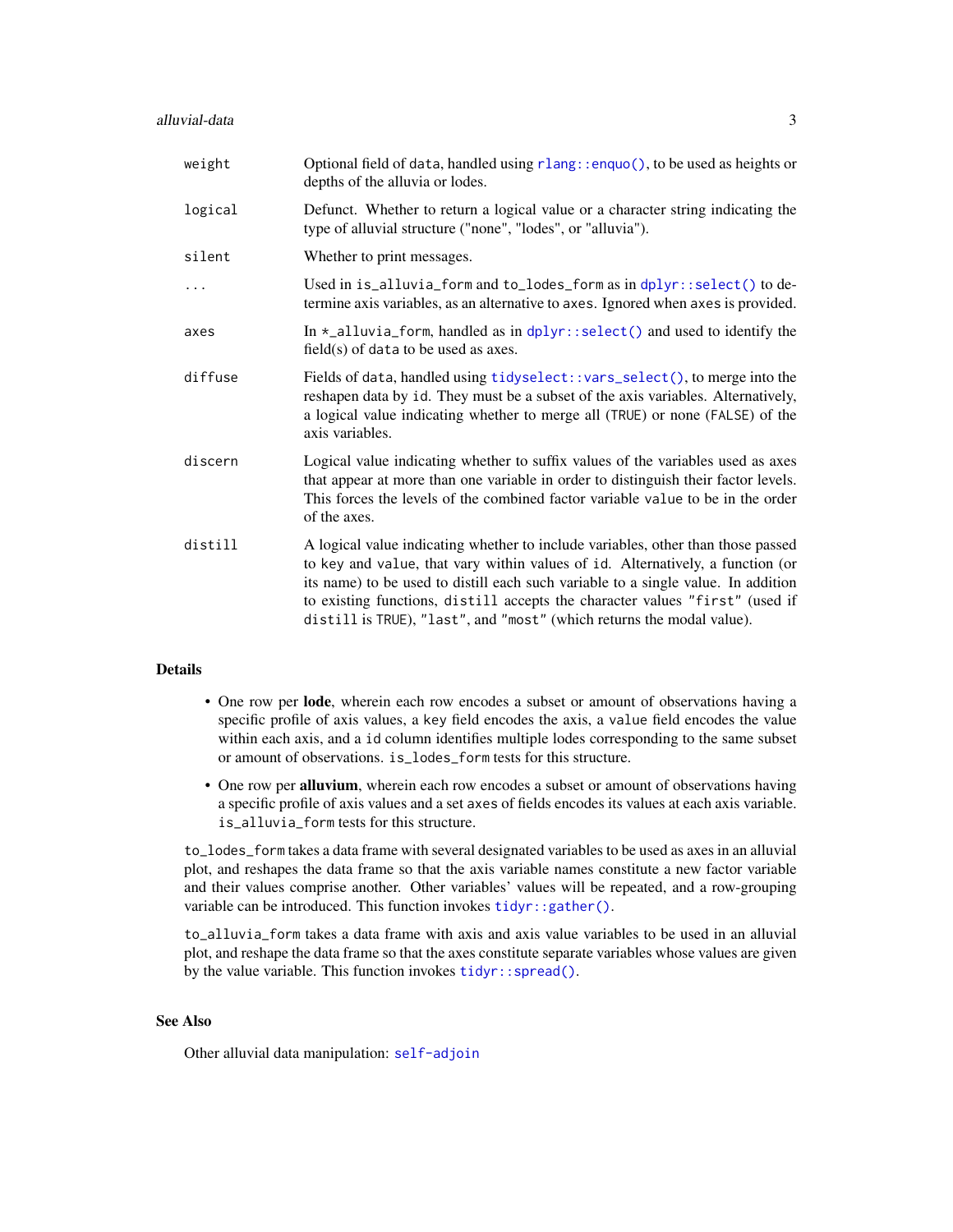```
# Titanic data in alluvia format
titanic_alluvia <- as.data.frame(Titanic)
head(titanic_alluvia)
is_alluvia_form(titanic_alluvia,
                weight = "Freq")# Titanic data in lodes format
titanic_lodes <- to_lodes_form(titanic_alluvia,
                               key = "x", value = "stratum", id = "alluvium",axes = 1:4)
head(titanic_lodes)
is_lodes_form(titanic_lodes,
             key = "x", value = "stratum", id = "alluvium",
              weight = "Freq")
# again in lodes format, this time diffusing the `Class` variable
titanic_lodes2 <- to_lodes_form(titanic_alluvia,
                                key = variable, value = value,
                                id = passenger,
                                1:3, diffuse = Class)
head(titanic_lodes2)
is_lodes_form(titanic_lodes2,
             key = variable, value = value, id = passenger,weight = Freq# curriculum data in lodes format
data(majors)
head(majors)
is_lodes_form(majors,
             key = "semester", value = "curriculum", id = "student")# curriculum data in alluvia format
majors_alluvia <- to_alluvia_form(majors,
                                  key = "semester", value = "curriculum",
                                  id = "student")head(majors_alluvia)
is_alluvia_form(majors_alluvia, tidyselect::starts_with("CURR"))
# distill variables that vary within `id` values
set.seed(1)
majors$hypo_grade <- LETTERS[sample(5, size = nrow(majors), replace = TRUE)]
majors_alluvia2 <- to_alluvia_form(majors,
                                   key = "semester", value = "curriculum",
                                   id = "student",
                                   distill = "most")
head(majors_alluvia2)
# options to distinguish strata at different axes
gg <- ggplot(majors_alluvia,
             aes(axis1 = CURR1, axis2 = CURR7, axis3 = CURR13))gg +
 geom_alluvium(aes(fill = as.factor(student)), width = 2/5, discern = TRUE) +
 geom\_stratum(width = 2/5, discern = TRUE) +geom_text(stat = "stratum", discern = TRUE, infer.label = TRUE)
```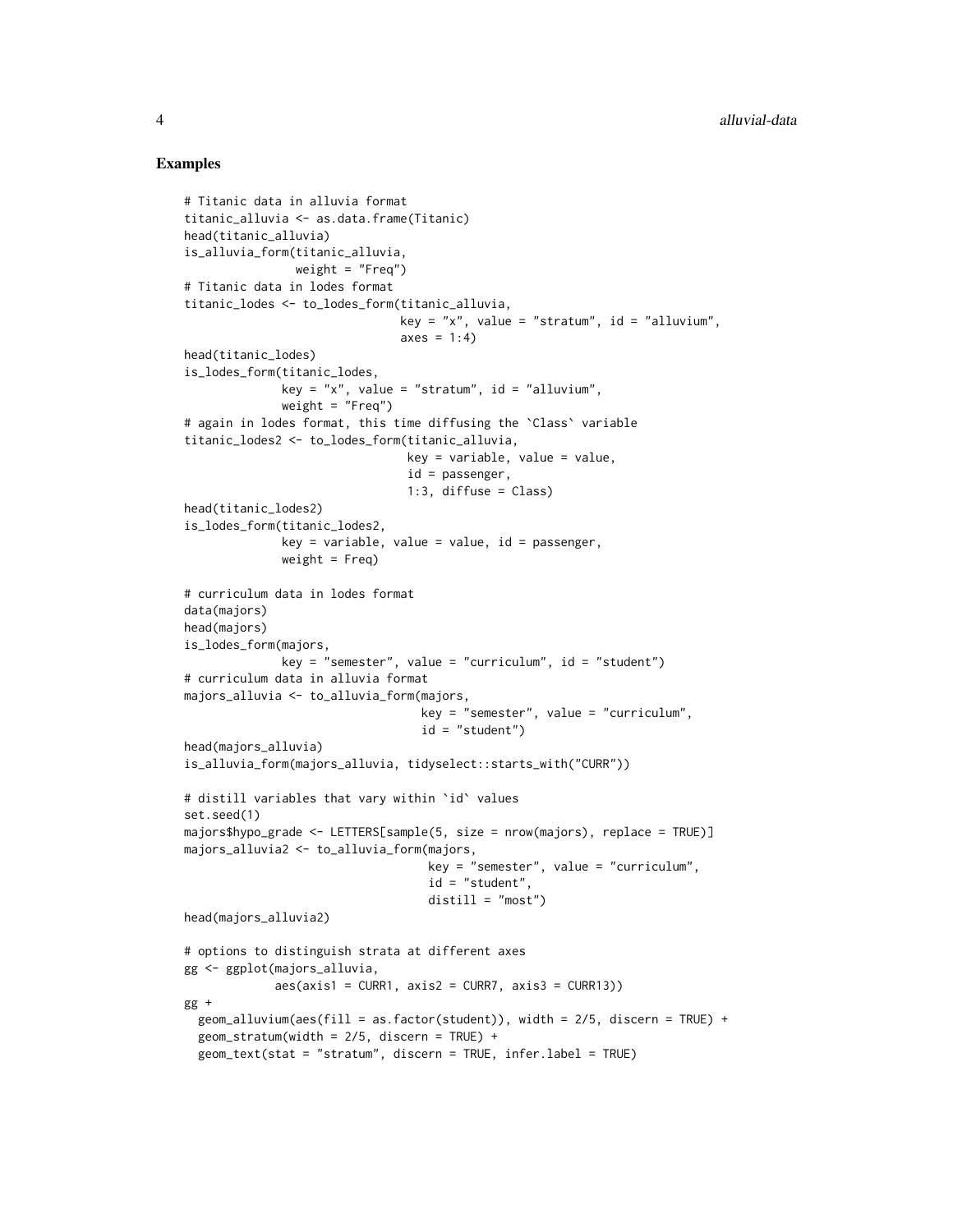# <span id="page-4-0"></span>geom\_alluvium 5

```
gg +
  geom_alluvium(aes(fill = as.factor(student)), width = 2/5, discern = FALSE) +
  geom_stratum(width = 2/5, discern = FALSE) +
  geom_text(stat = "stratum", discern = FALSE, infer.label = TRUE)
# warning when inappropriate
ggplot(majors[majors$semester %in% paste0("CURR", c(1, 7, 13)), ],
       aes(x = semester, stratum = curriculum, alluvium = student,label = currentculum) +geom_alluvium(aes(fill = as.factor(student)), width = 2/5, discern = TRUE) +
  geom_stratum(width = 2/5, discern = TRUE) +
  geom_text(stat = "stratum", discern = TRUE)
```
<span id="page-4-1"></span>geom\_alluvium *Alluvia across strata*

#### Description

geom\_alluvium receives a dataset of the horizontal (x) and vertical (y, ymin, ymax) positions of the lodes of an alluvial plot, the intersections of the alluvia with the strata. It plots both the lodes themselves, using [geom\\_lode\(\)](#page-8-1), and the flows between them, using [geom\\_flow\(\)](#page-6-1).

#### Usage

```
geom_alluvium(mapping = NULL, data = NULL, stat = "alluvium",
 position = "identity", width = 1/3, knot.pos = 1/6,
 na.rm = FALSE, show.legend = NA, inherit.aes = TRUE, ...)
```

| mapping  | Set of aesthetic mappings created by aes () or aes (). If specified and inherit. aes<br>= TRUE (the default), it is combined with the default mapping at the top level of<br>the plot. You must supply mapping if there is no plot mapping. |
|----------|---------------------------------------------------------------------------------------------------------------------------------------------------------------------------------------------------------------------------------------------|
| data     | The data to be displayed in this layer. There are three options:                                                                                                                                                                            |
|          | If NULL, the default, the data is inherited from the plot data as specified in the<br>call to $ggplot()$ .                                                                                                                                  |
|          | A data, frame, or other object, will override the plot data. All objects will be<br>fortified to produce a data frame. See fortify() for which variables will be<br>created.                                                                |
|          | A function will be called with a single argument, the plot data. The return<br>value must be a data. frame, and will be used as the layer data. A function<br>can be created from a formula (e.g. $\sim$ head(.x, 10)).                     |
| stat     | The statistical transformation to use on the data; override the default.                                                                                                                                                                    |
| position | Position adjustment, either as a string, or the result of a call to a position adjust-<br>ment function.                                                                                                                                    |
| width    | Numeric; the width of each stratum, as a proportion of the distance between<br>axes. Defaults to 1/3.                                                                                                                                       |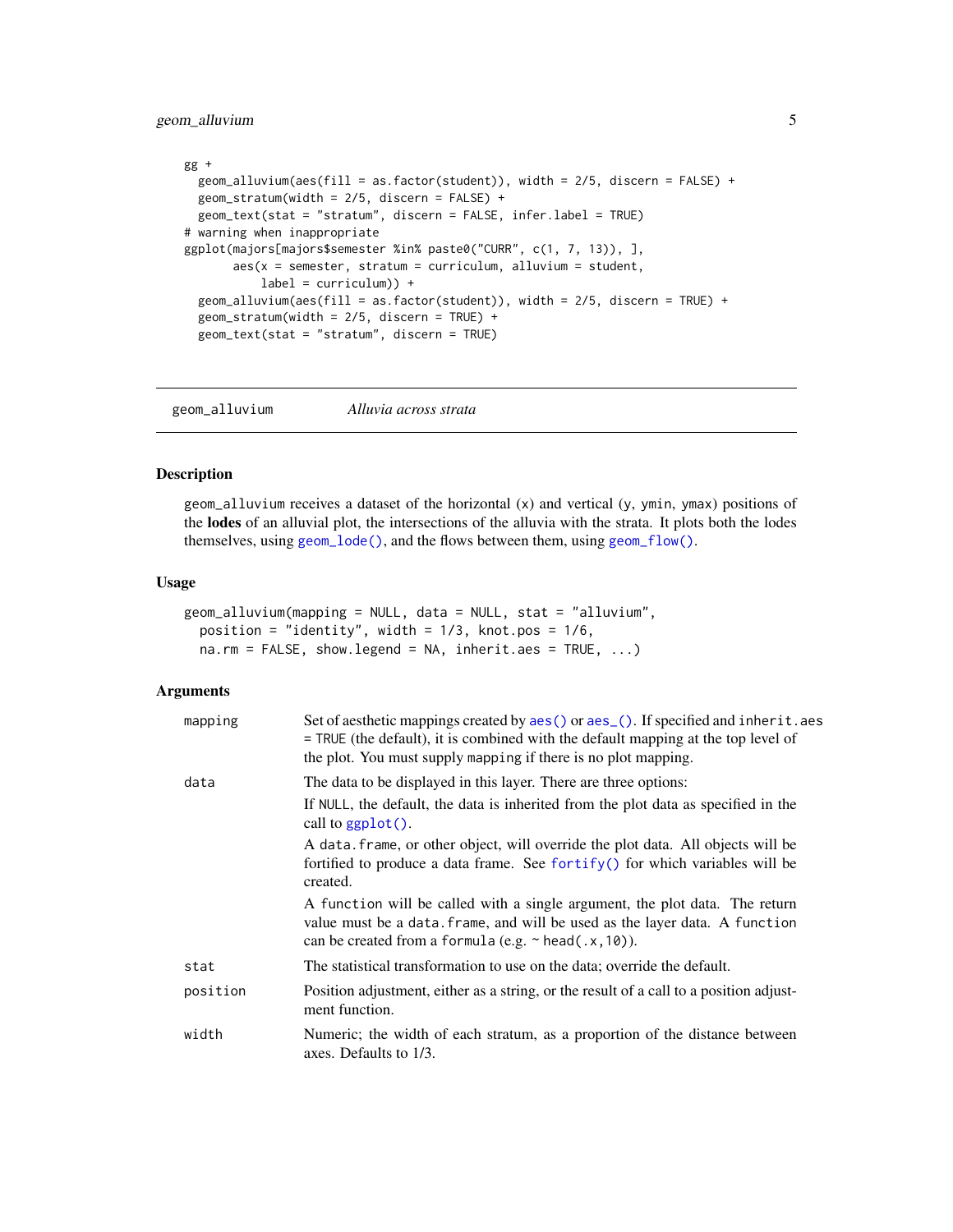<span id="page-5-0"></span>

| knot.pos    | The horizontal distance between a stratum (width/2 from its axis) and the knot<br>of the x-spline, as a proportion of the separation between strata. Defaults to 1/6.                                                                                     |
|-------------|-----------------------------------------------------------------------------------------------------------------------------------------------------------------------------------------------------------------------------------------------------------|
| na.rm       | Logical: if FALSE, the default, NA lodes are not included; if TRUE, NA lodes con-<br>stitute a separate category, plotted in grey (regardless of the color scheme).                                                                                       |
| show.legend | logical. Should this layer be included in the legends? NA, the default, includes if<br>any aesthetics are mapped. FALSE never includes, and TRUE always includes. It<br>can also be a named logical vector to finely select the aesthetics to display.    |
| inherit.aes | If FALSE, overrides the default aesthetics, rather than combining with them.<br>This is most useful for helper functions that define both data and aesthetics and<br>shouldn't inherit behaviour from the default plot specification, e.g. borders $()$ . |
| $\ddots$    | Additional arguments passed to $ggplot2::layer()$ .                                                                                                                                                                                                       |
|             |                                                                                                                                                                                                                                                           |

# Aesthetics

geom\_alluvium, geom\_flow, geom\_lode, and geom\_stratum understand the following aesthetics (required aesthetics are in bold):

- x
- y
- ymin
- ymax
- alpha
- colour
- fill
- linetype
- size
- group

group is used internally; arguments are ignored.

# Defunct parameters

The previously defunct parameters axis\_width and ribbon\_bend have been discontinued. Use width and knot.pos instead.

# See Also

[ggplot2::layer\(\)](#page-0-0) for additional arguments and [stat\\_alluvium\(\)](#page-15-1) and [stat\\_flow\(\)](#page-21-1) for the corresponding stats.

Other alluvial geom layers: [geom\\_flow](#page-6-1), [geom\\_lode](#page-8-1), [geom\\_stratum](#page-11-1)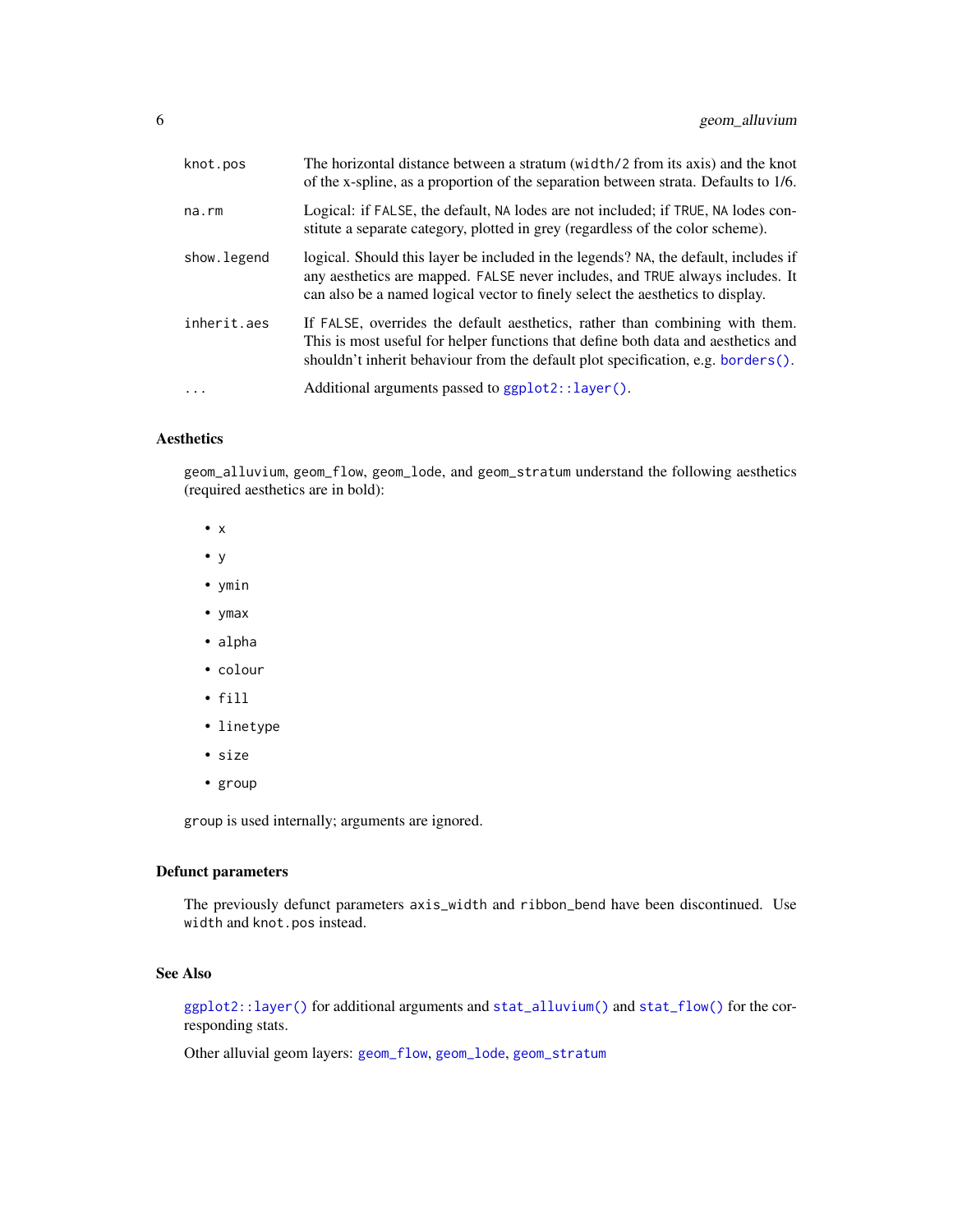# <span id="page-6-0"></span>geom\_flow 7

#### Examples

```
# basic
ggplot(as.data.frame(Titanic),
       \text{aes}(y = \text{Freq})axis1 = Class, axis2 = Sex, axis3 = Age,fill = Survived)) +
 geom_alluvium() +
 scale_x_discrete(limits = c("Class", "Sex", "Age"))
gg <- ggplot(alluvial::Refugees,
             aes(y = refugees, x = year, alluvium = country))# time series bump chart
gg + geom\_alluvium(aes(fill = country, colour = country),width = 1/4, alpha = 2/3, decreasing = FALSE)
# time series line plot of refugees data, sorted by country
gg + geom\_alluvium(aes(fill = country, colour = country),decreasing = NA, width = 0, knot.pos = 0)
```
<span id="page-6-1"></span>geom\_flow *Flows between lodes or strata*

#### Description

geom\_flow receives a dataset of the horizontal (x) and vertical (y, ymin, ymax) positions of the lodes of an alluvial plot, the intersections of the alluvia with the strata. It reconfigures these into alluvial segments connecting pairs of corresponding lodes in adjacent strata and plots filled x-splines between each such pair, using a provided knot position parameter knot.pos, and filled rectangles at either end, using a provided width.

# Usage

```
geom_flow(mapping = NULL, data = NULL, stat = "flow",
 position = "identity", width = 1/3, knot.pos = 1/6,
  aes.flow = "forward", na.rm = FALSE, show.legend = NA,
  inherit.aes = TRUE, ...
```

| mapping | Set of aesthetic mappings created by aes () or aes (). If specified and inherit. aes<br>= TRUE (the default), it is combined with the default mapping at the top level of<br>the plot. You must supply mapping if there is no plot mapping. |
|---------|---------------------------------------------------------------------------------------------------------------------------------------------------------------------------------------------------------------------------------------------|
| data    | The data to be displayed in this layer. There are three options:<br>If NULL, the default, the data is inherited from the plot data as specified in the<br>call to $ggplot()$ .                                                              |
|         | A data frame, or other object, will override the plot data. All objects will be<br>fortified to produce a data frame. See fortify() for which variables will be<br>created.                                                                 |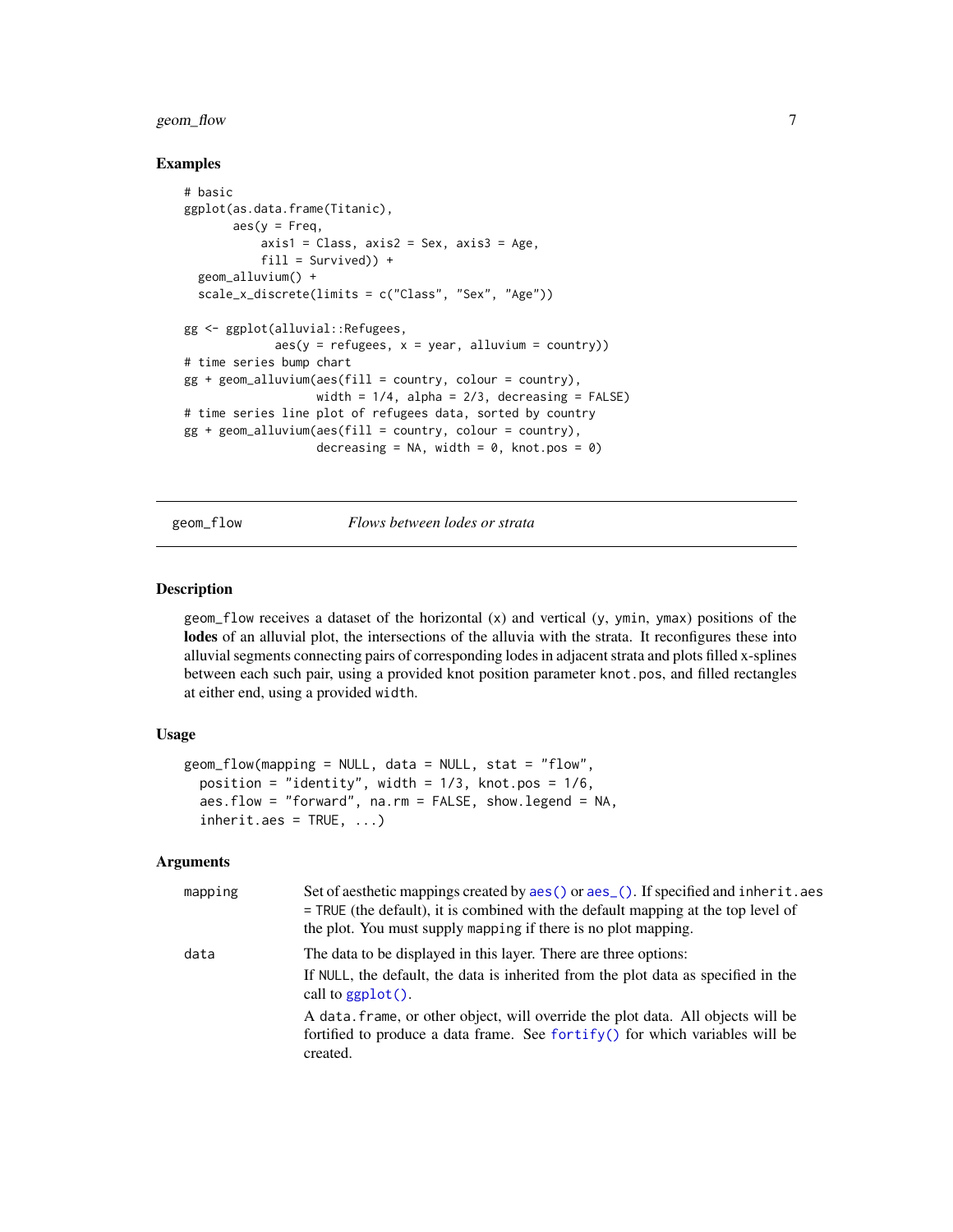<span id="page-7-0"></span>

|              | A function will be called with a single argument, the plot data. The return<br>value must be a data. frame, and will be used as the layer data. A function<br>can be created from a formula (e.g. $\sim$ head(.x, 10)).                                |
|--------------|--------------------------------------------------------------------------------------------------------------------------------------------------------------------------------------------------------------------------------------------------------|
| stat         | The statistical transformation to use on the data; override the default.                                                                                                                                                                               |
| position     | Position adjustment, either as a string, or the result of a call to a position adjust-<br>ment function.                                                                                                                                               |
| width        | Numeric; the width of each stratum, as a proportion of the distance between<br>axes. Defaults to 1/3.                                                                                                                                                  |
| knot.pos     | The horizontal distance between a stratum (width/2 from its axis) and the knot<br>of the x-spline, as a proportion of the separation between strata. Defaults to 1/6.                                                                                  |
| aes.flow     | Character; how inter-lode flows assume aesthetics from lodes. Options are "for-<br>ward" and "backward".                                                                                                                                               |
| $na$ . $rm$  | Logical: if FALSE, the default, NA lodes are not included; if TRUE, NA lodes con-<br>stitute a separate category, plotted in grey (regardless of the color scheme).                                                                                    |
| show. legend | logical. Should this layer be included in the legends? NA, the default, includes if<br>any aesthetics are mapped. FALSE never includes, and TRUE always includes. It<br>can also be a named logical vector to finely select the aesthetics to display. |
| inherit.aes  | If FALSE, overrides the default aesthetics, rather than combining with them.<br>This is most useful for helper functions that define both data and aesthetics and<br>shouldn't inherit behaviour from the default plot specification, e.g. borders().  |
| .            | Additional arguments passed to ggplot2::layer().                                                                                                                                                                                                       |

# Aesthetics

geom\_alluvium, geom\_flow, geom\_lode, and geom\_stratum understand the following aesthetics (required aesthetics are in bold):

- x
- y
- ymin
- ymax
- alpha
- colour
- fill
- linetype
- size
- group

group is used internally; arguments are ignored.

# Defunct parameters

The previously defunct parameters axis\_width and ribbon\_bend have been discontinued. Use width and knot.pos instead.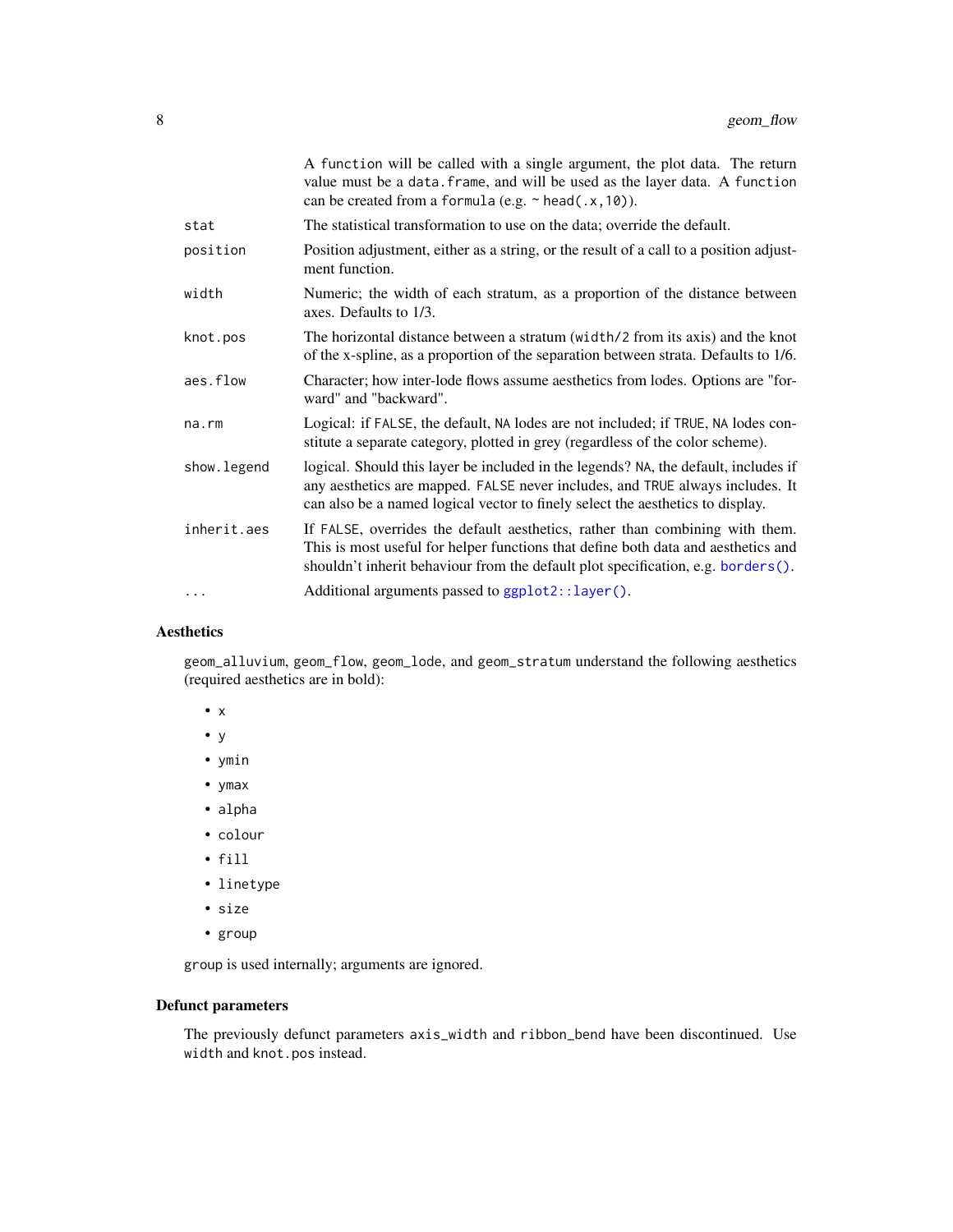#### <span id="page-8-0"></span>geom\_lode 9

#### See Also

[ggplot2::layer\(\)](#page-0-0) for additional arguments and [stat\\_alluvium\(\)](#page-15-1) and [stat\\_flow\(\)](#page-21-1) for the corresponding stats.

Other alluvial geom layers: [geom\\_alluvium](#page-4-1), [geom\\_lode](#page-8-1), [geom\\_stratum](#page-11-1)

```
# use of strata and labels
ggplot(as.data.frame(Titanic),
      aes(y = Freq,axis1 = Class, axis2 = Sex, axis3 = Age) +
 geom_flow() +
 scale_x_discrete(limits = c("Class", "Sex", "Age")) +
 geom_stratum() + geom_text(stat = "stratum", infer.label = TRUE) +
 ggtitle("Alluvial plot of Titanic passenger demographic data")
# use of facets
ggplot(as.data.frame(Titanic),
      \text{aes}(y = \text{Freq},axis1 = Class, axis2 = Sex) +
 geom_flow(aes(fill = Age), width = .4) +
 geom_stratum(width = .4) +
 geom_text(stat = "stratum", infer.label = TRUE, size = 3) +
 scale_x_discrete(limits = c("Class", "Sex")) +
 facet_wrap(~ Survived, scales = "fixed")
# time series alluvia of WorldPhones data
wph <- as.data.frame(as.table(WorldPhones))
names(wph) <- c("Year", "Region", "Telephones")
ggplot(wph,
      aes(x = Year, alluvium = Region, y = Telephones)) +geom_flow(aes(fill = Region, colour = Region), width = 0)
# rightward flow aesthetics for vaccine survey data
data(vaccinations)
levels(vaccinations$response) <- rev(levels(vaccinations$response))
ggplot(vaccinations,
      aes(x = survey, stratum = response, alluvium = subject,y = freq, fill = response, label = round(a, 3)) +geom_lode() + geom_flow() +
 geom_stratum(alpha = 0) +
 geom_text(stat = "stratum")
```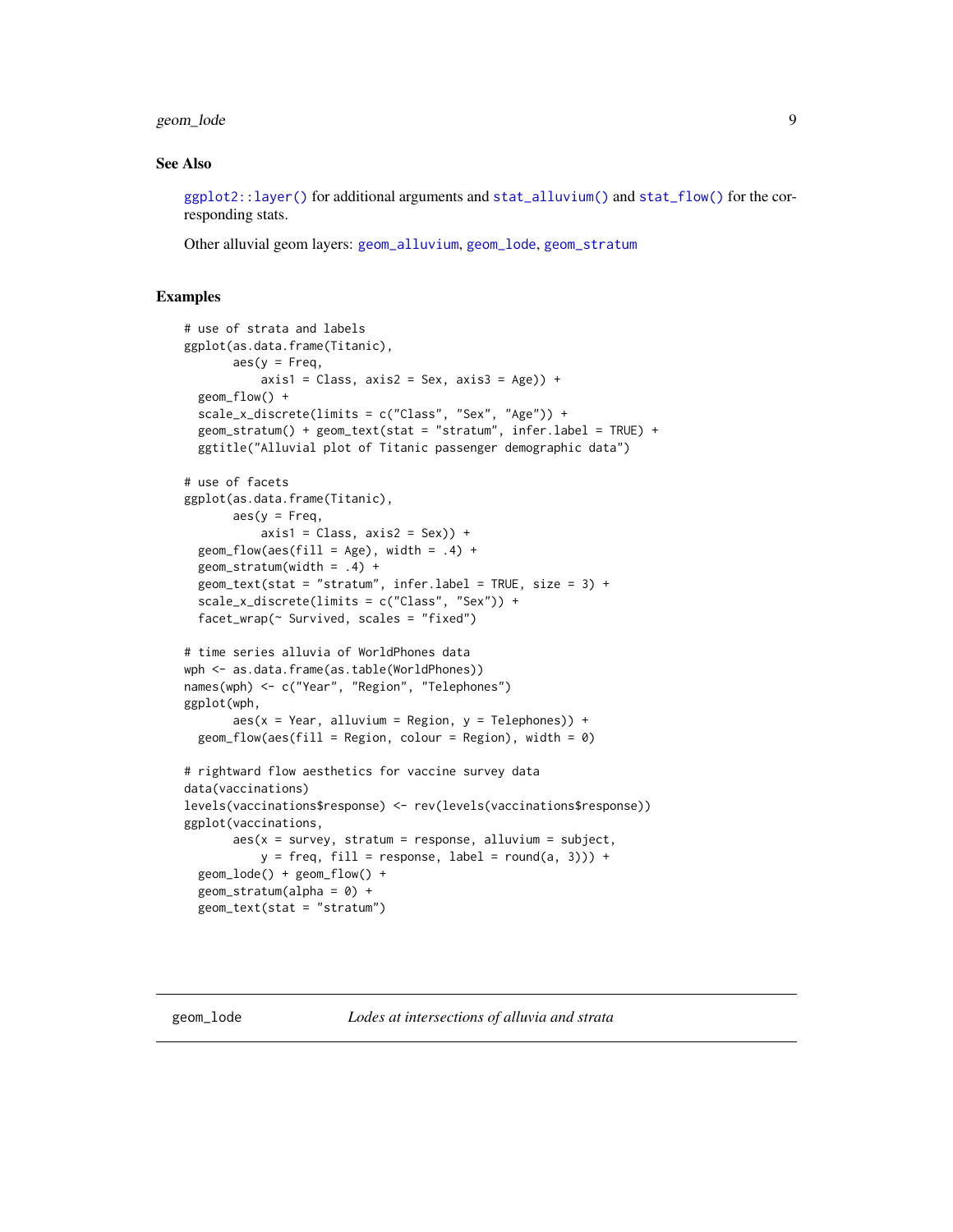# <span id="page-9-0"></span>Description

 $geom_a$ lluvium receives a dataset of the horizontal  $(x)$  and vertical  $(y, ymin, ymax)$  positions of the lodes of an alluvial plot, the intersections of the alluvia with the strata. It plots rectangles for these lodes of a provided width.

#### Usage

```
geom_lode(mapping = NULL, data = NULL, stat = "alluvium",
 position = "identity", width = 1/3, na.rm = FALSE,
  show.legend = NA, inherit.aes = TRUE, ...)
```
# Arguments

| mapping      | Set of aesthetic mappings created by aes() or aes_(). If specified and inherit.aes<br>= TRUE (the default), it is combined with the default mapping at the top level of<br>the plot. You must supply mapping if there is no plot mapping.              |
|--------------|--------------------------------------------------------------------------------------------------------------------------------------------------------------------------------------------------------------------------------------------------------|
| data         | The data to be displayed in this layer. There are three options:                                                                                                                                                                                       |
|              | If NULL, the default, the data is inherited from the plot data as specified in the<br>call to ggplot().                                                                                                                                                |
|              | A data. frame, or other object, will override the plot data. All objects will be<br>fortified to produce a data frame. See fortify() for which variables will be<br>created.                                                                           |
|              | A function will be called with a single argument, the plot data. The return<br>value must be a data. frame, and will be used as the layer data. A function<br>can be created from a formula (e.g. ~ head(.x, 10)).                                     |
| stat         | The statistical transformation to use on the data; override the default.                                                                                                                                                                               |
| position     | Position adjustment, either as a string, or the result of a call to a position adjust-<br>ment function.                                                                                                                                               |
| width        | Numeric; the width of each stratum, as a proportion of the distance between<br>axes. Defaults to 1/3.                                                                                                                                                  |
| na.rm        | Logical: if FALSE, the default, NA lodes are not included; if TRUE, NA lodes con-<br>stitute a separate category, plotted in grey (regardless of the color scheme).                                                                                    |
| show. legend | logical. Should this layer be included in the legends? NA, the default, includes if<br>any aesthetics are mapped. FALSE never includes, and TRUE always includes. It<br>can also be a named logical vector to finely select the aesthetics to display. |
| inherit.aes  | If FALSE, overrides the default aesthetics, rather than combining with them.<br>This is most useful for helper functions that define both data and aesthetics and<br>shouldn't inherit behaviour from the default plot specification, e.g. borders().  |
| $\cdots$     | Additional arguments passed to ggplot2::layer().                                                                                                                                                                                                       |

# Aesthetics

geom\_alluvium, geom\_flow, geom\_lode, and geom\_stratum understand the following aesthetics (required aesthetics are in bold):

• x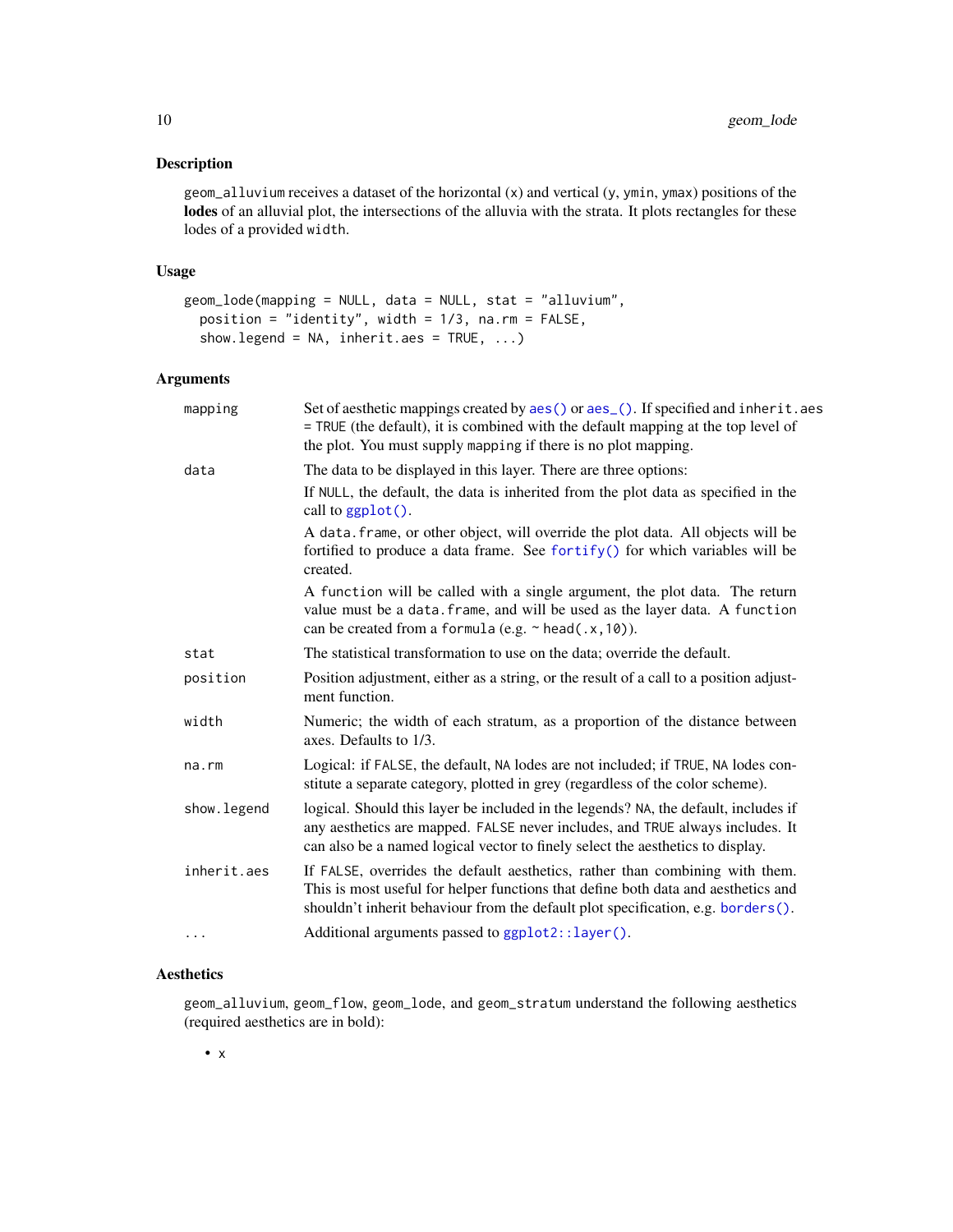# <span id="page-10-0"></span>geom\_lode 11

- y
- ymin
- ymax
- alpha
- colour
- fill
- linetype
- size
- group

group is used internally; arguments are ignored.

# Defunct parameters

The previously defunct parameters axis\_width and ribbon\_bend have been discontinued. Use width and knot.pos instead.

# See Also

[ggplot2::layer\(\)](#page-0-0) for additional arguments and [stat\\_alluvium\(\)](#page-15-1) and [stat\\_stratum\(\)](#page-25-1) for the corresponding stats.

Other alluvial geom layers: [geom\\_alluvium](#page-4-1), [geom\\_flow](#page-6-1), [geom\\_stratum](#page-11-1)

```
# one axis
ggplot(as.data.frame(Titanic),
      aes(y = Freq,axis = Class) +
  geom_lode(aes(fill = Class, alpha = Survived)) +
  scale_x_discrete(limits = c("Class")) +
  scale_alpha_manual(values = c(.25, .75))
gg <- ggplot(as.data.frame(Titanic),
            aes(y = Freq,axis1 = Class, axis2 = Sex, axis3 = Age,fill = Survived))
# alluvia and lodes
gg + geom_alluvium() + geom_lode()
# lodes as strata
gg + geom_alluvium() +
  geom_stratum(stat = "alluvium")
```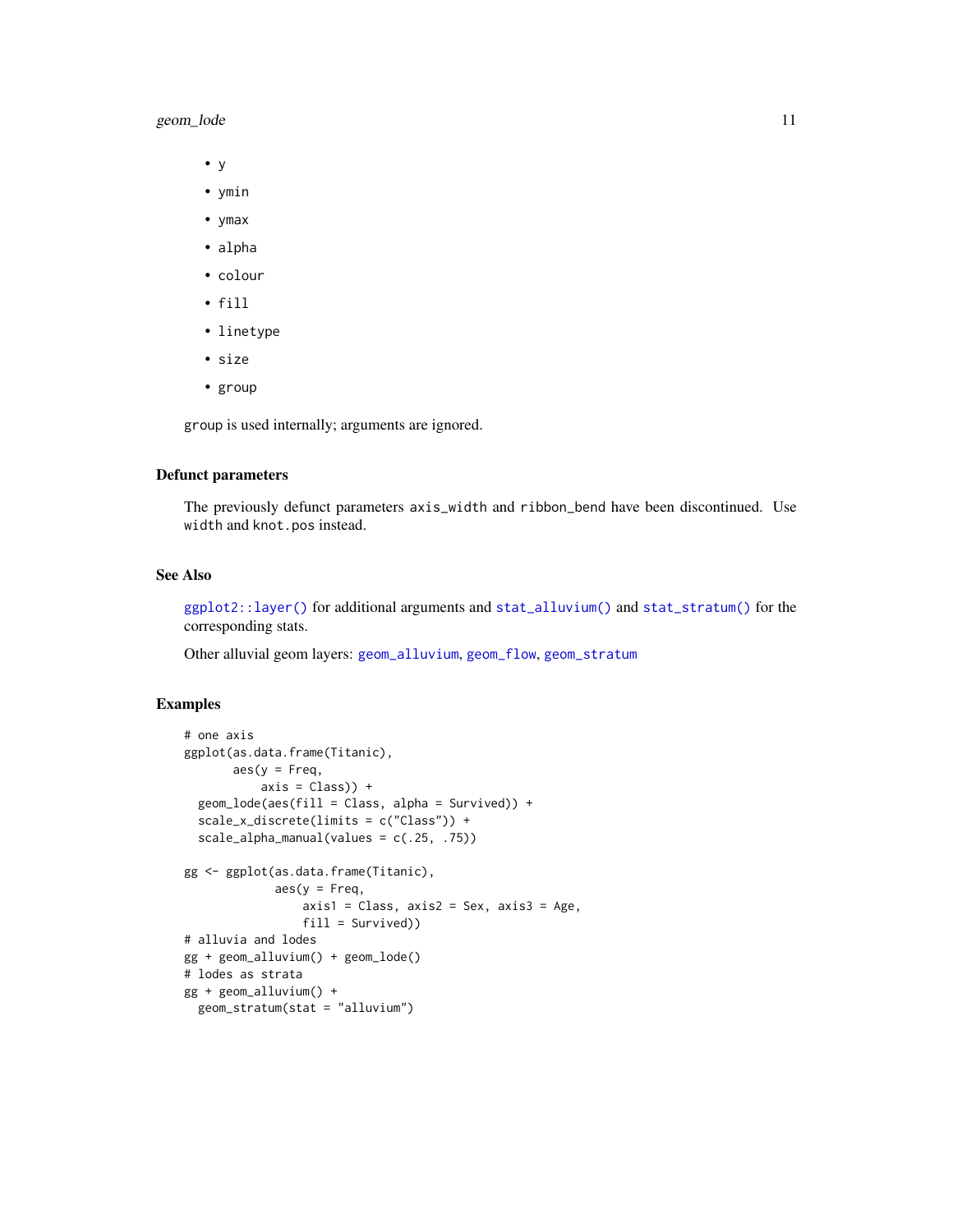<span id="page-11-1"></span><span id="page-11-0"></span>geom\_stratum *Strata at axes*

# Description

geom\_stratum receives a dataset of the horizontal (x) and vertical (y, ymin, ymax) positions of the strata of an alluvial plot. It plots rectangles for these strata of a provided width.

# Usage

```
geom_stratum(mapping = NULL, data = NULL, stat = "stratum",
 position = "identity", show.legend = NA, inherit.aes = TRUE,
 width = 1/3, na.rm = FALSE, ...)
```

| mapping      | Set of aesthetic mappings created by aes() or aes_(). If specified and inherit.aes<br>= TRUE (the default), it is combined with the default mapping at the top level of<br>the plot. You must supply mapping if there is no plot mapping.              |
|--------------|--------------------------------------------------------------------------------------------------------------------------------------------------------------------------------------------------------------------------------------------------------|
| data         | The data to be displayed in this layer. There are three options:                                                                                                                                                                                       |
|              | If NULL, the default, the data is inherited from the plot data as specified in the<br>call to ggplot().                                                                                                                                                |
|              | A data. frame, or other object, will override the plot data. All objects will be<br>fortified to produce a data frame. See fortify() for which variables will be<br>created.                                                                           |
|              | A function will be called with a single argument, the plot data. The return<br>value must be a data. frame, and will be used as the layer data. A function<br>can be created from a formula (e.g. ~ head(.x, 10)).                                     |
| stat         | The statistical transformation to use on the data; override the default.                                                                                                                                                                               |
| position     | Position adjustment, either as a string, or the result of a call to a position adjust-<br>ment function.                                                                                                                                               |
| show. legend | logical. Should this layer be included in the legends? NA, the default, includes if<br>any aesthetics are mapped. FALSE never includes, and TRUE always includes. It<br>can also be a named logical vector to finely select the aesthetics to display. |
| inherit.aes  | If FALSE, overrides the default aesthetics, rather than combining with them.<br>This is most useful for helper functions that define both data and aesthetics and<br>shouldn't inherit behaviour from the default plot specification, e.g. borders().  |
| width        | Numeric; the width of each stratum, as a proportion of the distance between<br>axes. Defaults to 1/3.                                                                                                                                                  |
| na.rm        | Logical: if FALSE, the default, NA lodes are not included; if TRUE, NA lodes con-<br>stitute a separate category, plotted in grey (regardless of the color scheme).                                                                                    |
| $\cdots$     | Additional arguments passed to ggplot2::layer().                                                                                                                                                                                                       |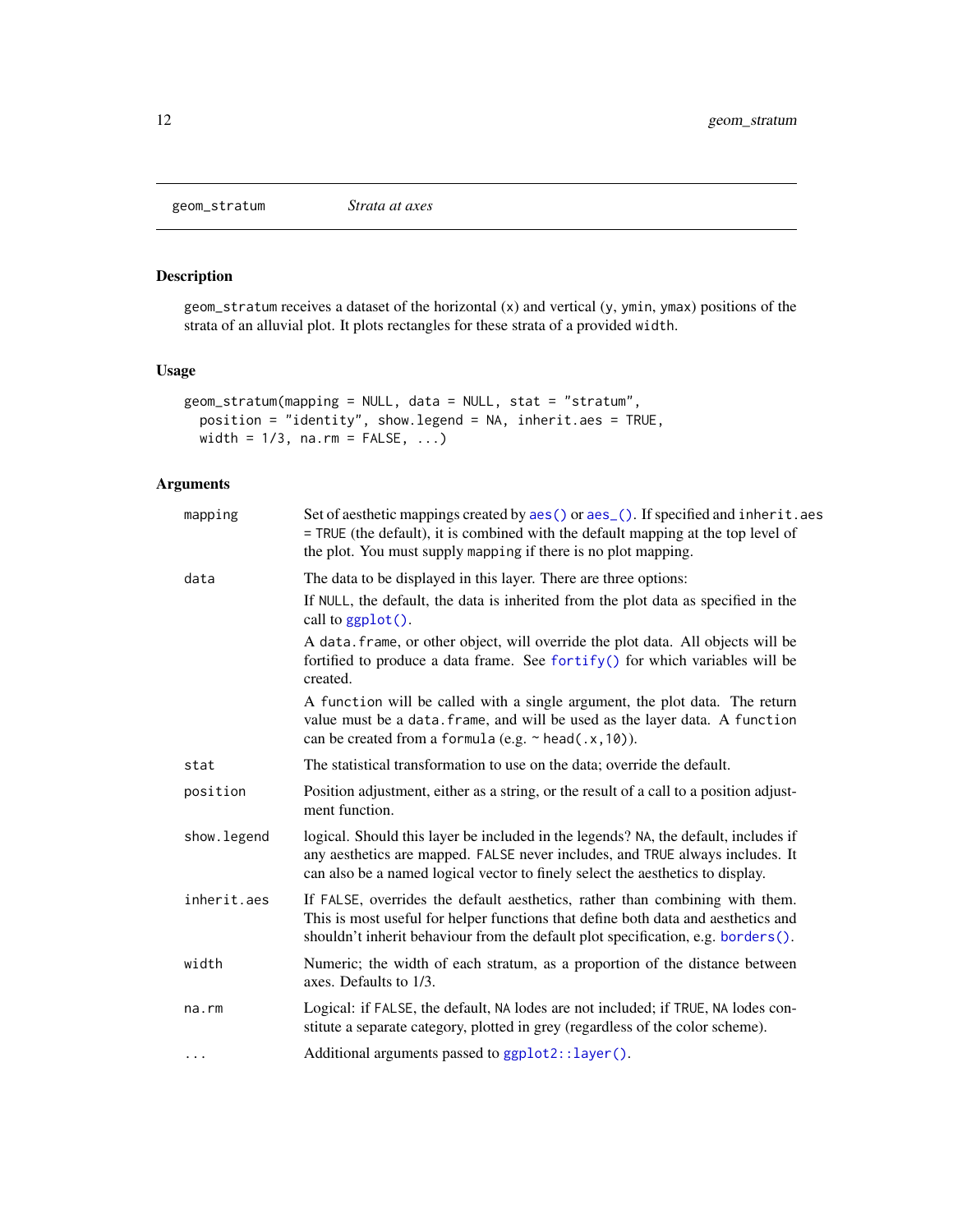# <span id="page-12-0"></span>geom\_stratum 13

#### Aesthetics

geom\_alluvium, geom\_flow, geom\_lode, and geom\_stratum understand the following aesthetics (required aesthetics are in bold):

- x
- y
- ymin
- ymax
- alpha
- colour
- fill
- linetype
- size
- group

group is used internally; arguments are ignored.

#### Defunct parameters

The previously defunct parameters axis\_width and ribbon\_bend have been discontinued. Use width and knot.pos instead.

# See Also

[ggplot2::layer\(\)](#page-0-0) for additional arguments and [stat\\_stratum\(\)](#page-25-1) for the corresponding stat.

Other alluvial geom layers: [geom\\_alluvium](#page-4-1), [geom\\_flow](#page-6-1), [geom\\_lode](#page-8-1)

```
# full axis width
ggplot(as.data.frame(Titanic),
      aes(y = Freq,axis1 = Class, axis2 = Sex, axis3 = Age, axis4 = Survived)) +
 geom_stratum(width = 1) + geom_text(stat = "stratum", infer.label = TRUE) +
 scale_x_discrete(limits = c("Class", "Sex", "Age", "Survived"))
# use of facets
ggplot(as.data.frame(Titanic),
      aes(y = Freq,axis1 = Class, axis2 = Sex) +
 geom_flow(aes(fill = Survey) +geom_stratum() + geom_text(stat = "stratum", infer.label = TRUE) +
 scale_x_discrete(limits = c("Class", "Sex")) +
 facet_wrap(\sim Age, scales = "free_y")
```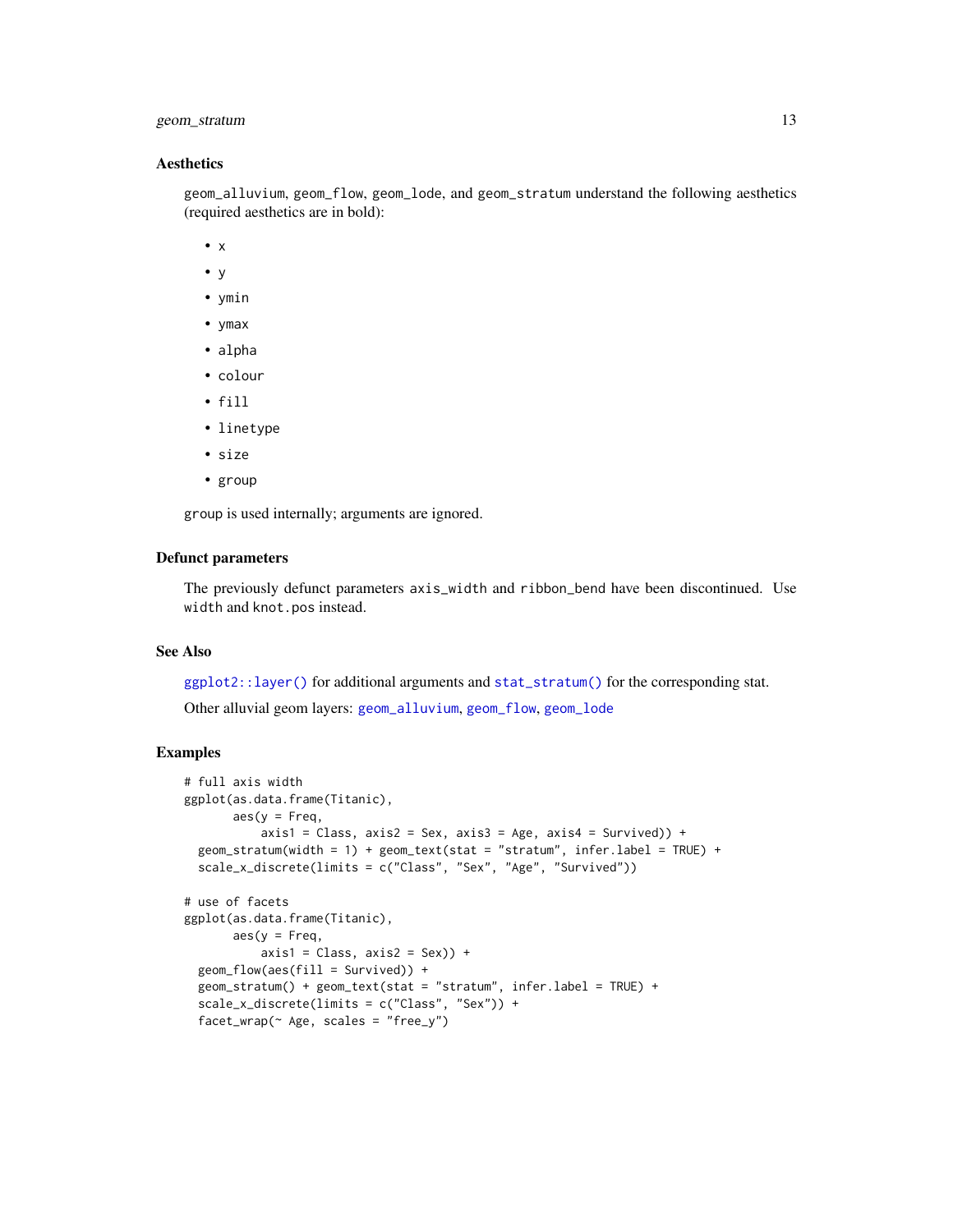<span id="page-13-1"></span><span id="page-13-0"></span>lode-guidance-functions

*Lode guidance functions*

#### Description

These functions control the order of lodes within strata in an alluvial diagram. They are invoked by [stat\\_alluvium\(\)](#page-15-1) and can be passed to the lode.guidance parameter.

# Usage

lode\_zigzag(n, i) lode\_zagzig(n, i) lode\_forward(n, i) lode\_rightward(n, i) lode\_backward(n, i) lode\_leftward(n, i) lode\_frontback(n, i) lode\_rightleft(n, i) lode\_backfront(n, i) lode\_leftright(n, i)

# Arguments

| Numeric, a positive integer           |
|---------------------------------------|
| Numeric, a positive integer at most n |

# Details

Each function orders the numbers 1 through n, starting at index i. The choice of function made in [stat\\_alluvium\(\)](#page-15-1) determines the order in which the other axes contribute to the sorting of lodes within each index axis. After starting at i, the functions order the remaining axes as follows:

- zigzag: Zigzag outward from i, starting in the outward direction
- zigzag: Zigzag outward from i, starting in the inward direction
- forward: Increasing order (alias rightward)
- backward: Decreasing order (alias leftward)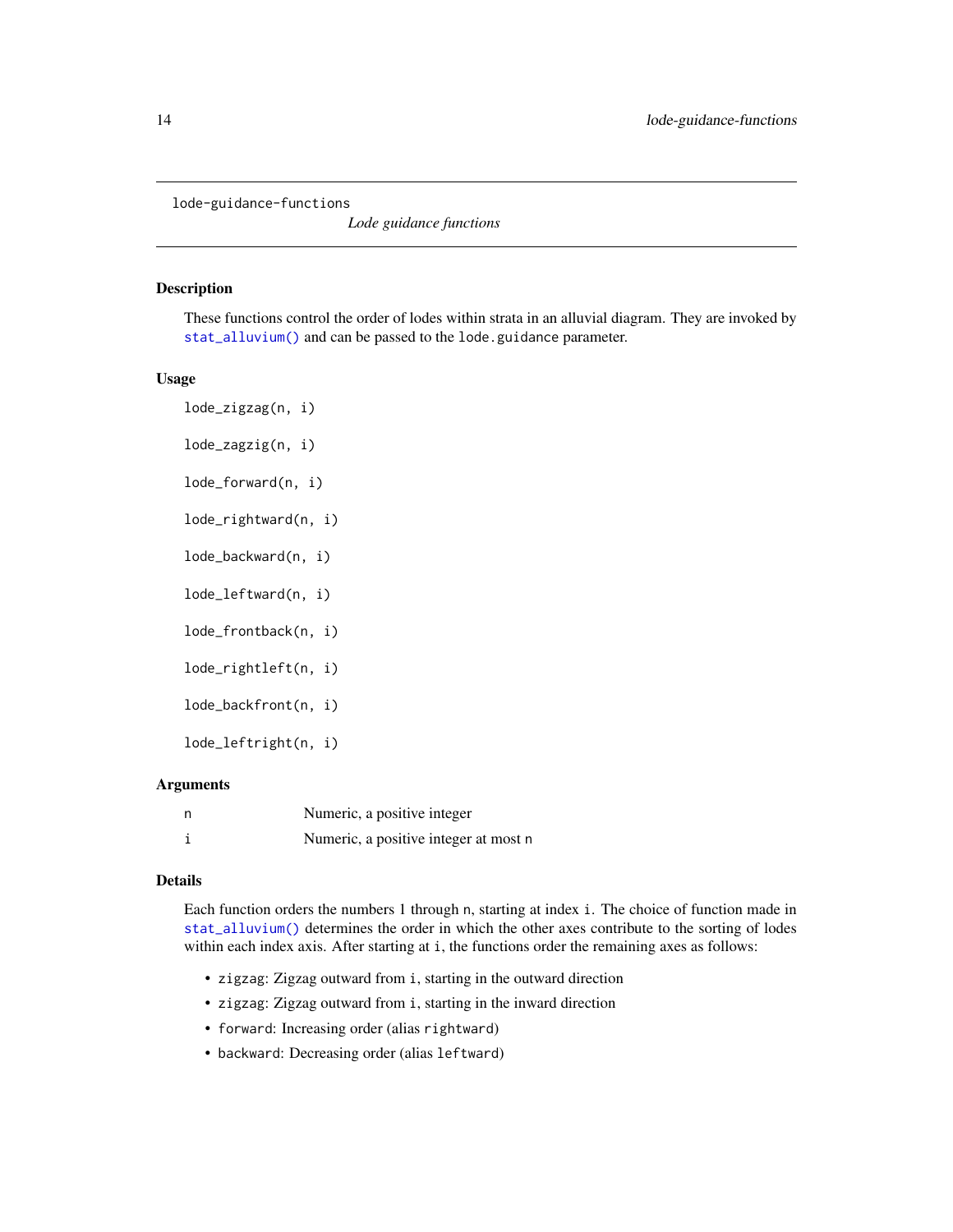#### <span id="page-14-0"></span>majors and the contract of the contract of the contract of the contract of the contract of the contract of the contract of the contract of the contract of the contract of the contract of the contract of the contract of the

- frontback: Proceed forward from i to n, then backward to 1 (alias rightleft)
- backfront: Proceed backward from i to 1, then forward to n (alias leftright)

majors *Student curricula across semesters*

# Description

This dataset, kindly contributed by Dario Bonaretti, follows the curricula of 10 students across 8 academic semesters.

# Format

An alluvial data frame in lodes form.

<span id="page-14-1"></span>self-adjoin *Adjoin a dataset to itself*

#### Description

This function binds a dataset to itself along adjacent pairs of a key variable. It is invoked by [geom\\_flow\(\)](#page-6-1) to convert data in lodes form to something similar to alluvia form.

#### Usage

```
self_adjoin(data, key, by = NULL, link = NULL, keep.x = NULL,
  keep.y = NULL, \text{suffix} = c("x", "y")
```

| data           | A data frame in lodes form (repeated measures data; see alluvial-data).                                                                                                                              |
|----------------|------------------------------------------------------------------------------------------------------------------------------------------------------------------------------------------------------|
| key            | Column of data indicating sequential collection; handled as in $tidyr: spred()$ .                                                                                                                    |
| by             | Character vector of variables to self-adjoin by; passed to dplyr::join func-<br>tions.                                                                                                               |
| link           | Character vector of variables to adjoin. Will be replaced by pairs of variables<br>suffixed by suffix.                                                                                               |
| keep.x, keep.y | Character vector of variables to associate with the first (respectively, second)<br>copy of data after adjoining. These variables can overlap with each other but<br>cannot overlap with by or link. |
| suffix         | Suffixes to add to the adjoined link variables; passed to $d$ pl $y$ r:: join functions.                                                                                                             |
|                |                                                                                                                                                                                                      |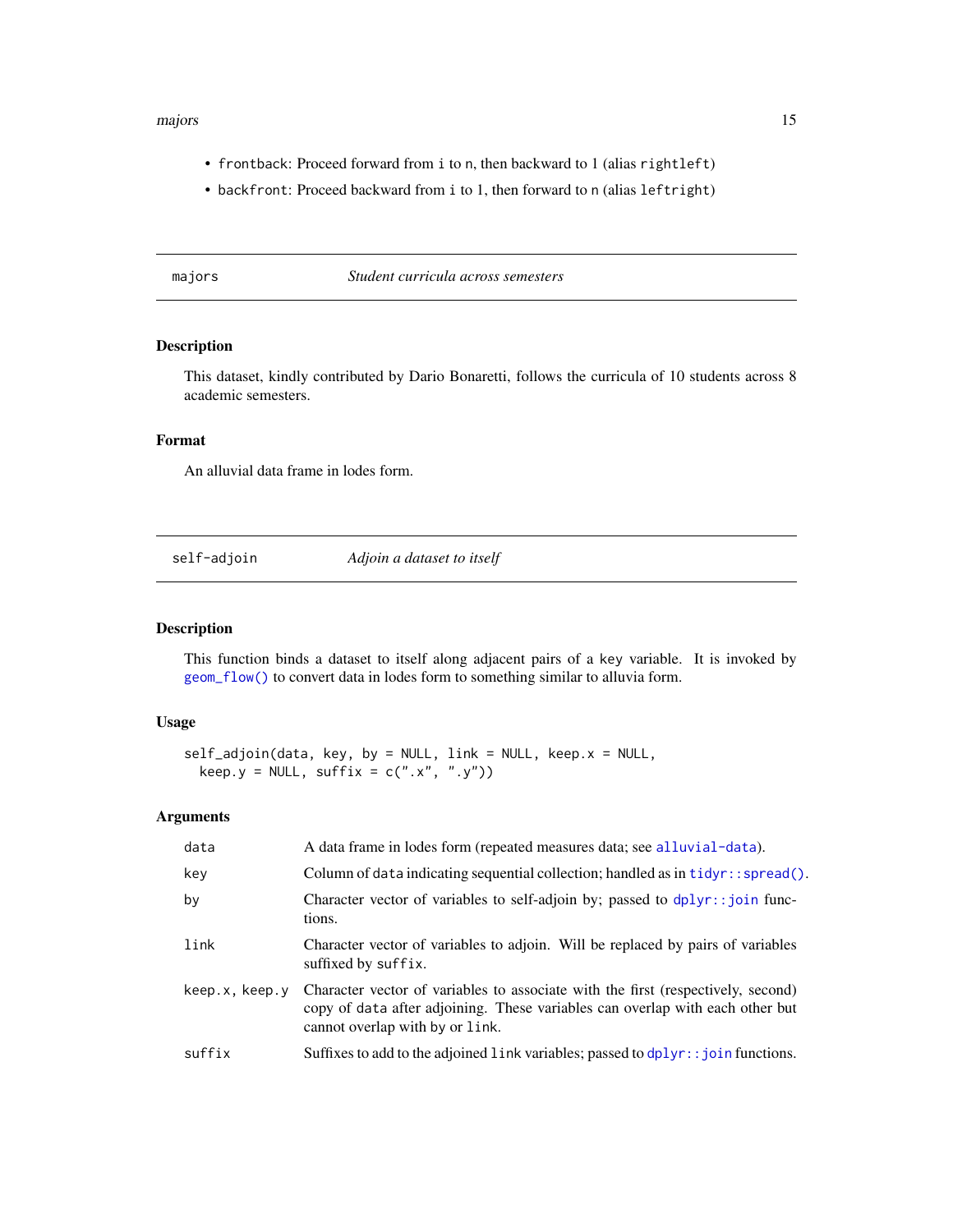#### <span id="page-15-0"></span>Details

self\_adjoin invokes [dplyr::join](#page-0-0) functions in order to convert a dataset with measures along a discrete key variable into a dataset consisting of column bindings of these measures (by any by variables) along adjacent values of key.

# See Also

Other alluvial data manipulation: [alluvial-data](#page-1-1)

#### Examples

```
# self-adjoin `majors` data
data(majors)
major_changes <- self_adjoin(majors, key = semester,
                             by = "student", link = c("semester", "curriculum"))major_changes$change <- major_changes$curriculum.x == major_changes$curriculum.y
head(major_changes)
# self-adjoin `vaccinations` data
data(vaccinations)
vaccination_steps <- self_adjoin(vaccinations, key = survey, by = "subject",
                                 link = c("survey", "response"),
                                 keep.x = c("freq", "a")head(vaccination_steps)
vaccination_steps <- self_adjoin(vaccinations, key = survey, by = "subject",
                                 link = c("survey", "response"),
                                 keep.x = c("freq", "a"), keep.y = "a")head(vaccination_steps)
```
<span id="page-15-1"></span>stat\_alluvium *Alluvial positions*

#### **Description**

Given a dataset with alluvial structure, stat\_alluvium calculates the centroids (x and y) and heights (ymin and ymax) of the lodes, the intersections of the alluvia with the strata. It leverages the group aesthetic for plotting purposes (for now).

#### Usage

```
stat_alluvium(mapping = NULL, data = NULL, geom = "alluvium",
 position = "identity", decreasing = ggalluvial_opt("decreasing"),
 reverse = ggalluvial_opt("reverse"),
 absolute = ggalluvial_opt("absolute"), discern = FALSE,
 negate.strata = NULL, aggregate.y = NULL,
 cement.alluvia = ggalluvial_opt("cement.alluvia"),
 lode.guidance = ggalluvial_opt("lode.guidance"),
 lode.ordering = ggalluvial_opt("lode.ordering"),
```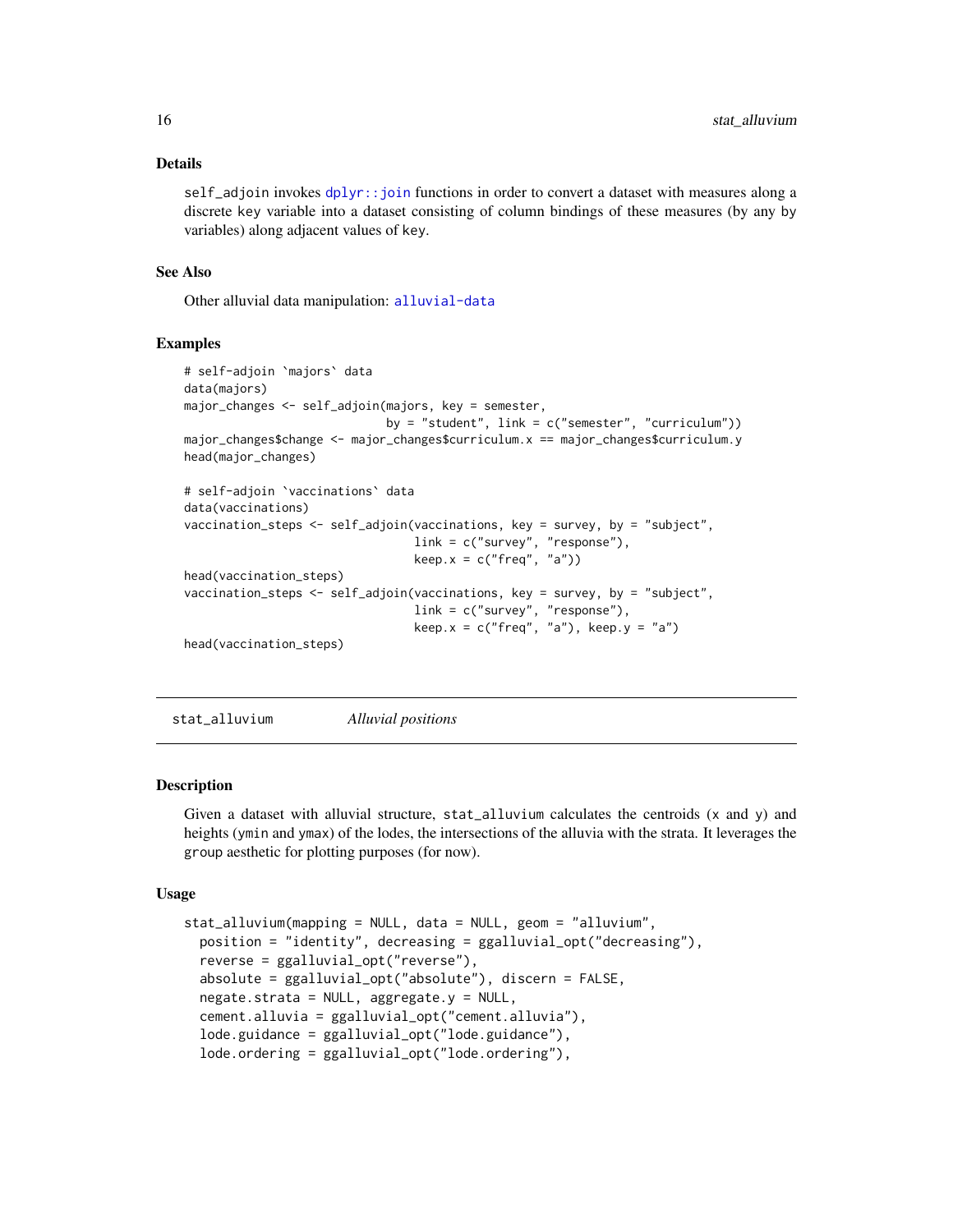```
aes.bind = ggalluvial_opt("aes.bind"), infer.label = FALSE,
min.y = NULL, max.y = NULL, na.rm = FALSE, show.legend = NA,
inherit.aes = TRUE, ...
```

| mapping       | Set of aesthetic mappings created by aes() or aes_(). If specified and inherit.aes<br>= TRUE (the default), it is combined with the default mapping at the top level of<br>the plot. You must supply mapping if there is no plot mapping.                                                                                                                                                                          |
|---------------|--------------------------------------------------------------------------------------------------------------------------------------------------------------------------------------------------------------------------------------------------------------------------------------------------------------------------------------------------------------------------------------------------------------------|
| data          | The data to be displayed in this layer. There are three options:<br>If NULL, the default, the data is inherited from the plot data as specified in the<br>call to ggplot().                                                                                                                                                                                                                                        |
|               | A data. frame, or other object, will override the plot data. All objects will be<br>fortified to produce a data frame. See fortify() for which variables will be<br>created.                                                                                                                                                                                                                                       |
|               | A function will be called with a single argument, the plot data. The return<br>value must be a data. frame, and will be used as the layer data. A function<br>can be created from a formula (e.g. $\sim$ head(.x, 10)).                                                                                                                                                                                            |
| geom          | The geometric object to use display the data; override the default.                                                                                                                                                                                                                                                                                                                                                |
| position      | Position adjustment, either as a string, or the result of a call to a position adjust-<br>ment function.                                                                                                                                                                                                                                                                                                           |
| decreasing    | Logical; whether to arrange the strata at each axis in the order of the variable<br>values (NA, the default), in ascending order of totals (largest on top, FALSE), or<br>in descending order of totals (largest on bottom, TRUE).                                                                                                                                                                                 |
| reverse       | Logical; if decreasing is NA, whether to arrange the strata at each axis in the<br>reverse order of the variable values, so that they match the order of the values in<br>the legend. Ignored if decreasing is not NA. Defaults to TRUE.                                                                                                                                                                           |
| absolute      | Logical; if some cases or strata are negative, whether to arrange them (respecting<br>decreasing and reverse) using negative or absolute values of y.                                                                                                                                                                                                                                                              |
| discern       | Passed to to_lodes_form() if data is in alluvia format.                                                                                                                                                                                                                                                                                                                                                            |
| negate.strata | A vector of values of the stratum aesthetic to be treated as negative (will ignore<br>missing values with a warning).                                                                                                                                                                                                                                                                                              |
| aggregate.y   | Deprecated alias for cement.alluvia.                                                                                                                                                                                                                                                                                                                                                                               |
|               | cement.alluvia Logical value indicating whether to aggregate y values over equivalent allu-<br>via before computing lode and flow positions. Alternatively, a function (or<br>its name) to combine the labels (if any) of equivalent alluvia, similar to the<br>distill parameter of to_alluvia_form()). If set to TRUE, defaults to function<br>[dplyr::first()].                                                 |
| lode.guidance | The function to prioritize the axis variables for ordering the lodes within each<br>stratum, or else a character string identifying the function. Character options are<br>"zigzag", "frontback", "backfront", "forward", and "backward" (see lode-guidance-functions).                                                                                                                                            |
| lode.ordering | A list (of length the number of axes) of integer vectors (each of length the num-<br>ber of rows of data) or NULL entries (indicating no imposed ordering), or else<br>a numeric matrix of corresponding dimensions, giving the preferred ordering of<br>alluvia at each axis. This will be used to order the lodes within each stratum by<br>sorting the lodes first by stratum and then by the provided vectors. |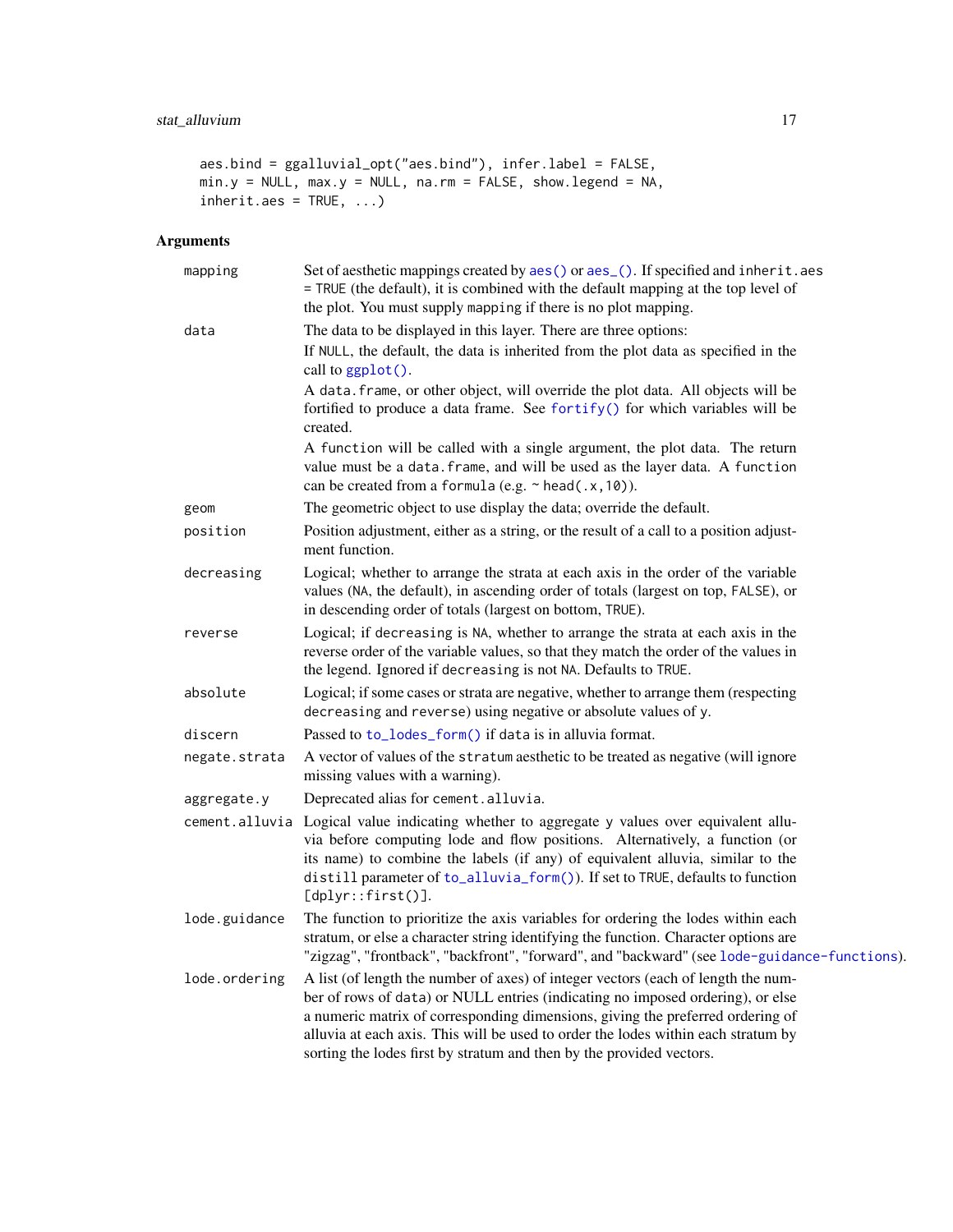<span id="page-17-0"></span>

| aes.bind    | At what grouping level, if any, to prioritize differentiation aesthetics when or-<br>dering the lodes within each stratum. Defaults to "none" (no aesthetic binding)<br>with intermediate option "flows" to bind aesthetics after stratifying by axes<br>linked to the index axis (the one adjacent axis in stat_flow(); all remaining<br>axes in stat_alluvium()) and strongest option "alluvia" to bind aesthetics<br>after stratifying by the index axis but before stratifying by linked axes (only<br>available for stat_alluvium()). Stratification by any axis is done with respect<br>to the strata at that axis, after separating positive and negative strata, consistent<br>with the values of decreasing, reverse, and absolute. Thus, if "none", then<br>lode orderings will not depend on aesthetic variables. All aesthetic variables are<br>used, in the order in which they are specified in aes(). |
|-------------|----------------------------------------------------------------------------------------------------------------------------------------------------------------------------------------------------------------------------------------------------------------------------------------------------------------------------------------------------------------------------------------------------------------------------------------------------------------------------------------------------------------------------------------------------------------------------------------------------------------------------------------------------------------------------------------------------------------------------------------------------------------------------------------------------------------------------------------------------------------------------------------------------------------------|
| infer.label | Logical; whether to assign the stratum or alluvium variable to the label aes-<br>thetic. Defaults to FALSE, and requires that no label aesthetic is assigned. This<br>parameter is intended only for uses in which the data are in alluva form and are<br>therefore converted to lode form before the statistical transformation.                                                                                                                                                                                                                                                                                                                                                                                                                                                                                                                                                                                    |
| min.y       | Numeric; bounds on the heights of the strata to be rendered. Use these bounds<br>to exclude strata outside a certain range, for example when labeling strata using<br>ggplot2::geom_text().                                                                                                                                                                                                                                                                                                                                                                                                                                                                                                                                                                                                                                                                                                                          |
| max.y       | Numeric; bounds on the heights of the strata to be rendered. Use these bounds<br>to exclude strata outside a certain range, for example when labeling strata using<br>ggplot2::geom_text().                                                                                                                                                                                                                                                                                                                                                                                                                                                                                                                                                                                                                                                                                                                          |
| na.rm       | Logical: if FALSE, the default, NA lodes are not included; if TRUE, NA lodes con-<br>stitute a separate category, plotted in grey (regardless of the color scheme).                                                                                                                                                                                                                                                                                                                                                                                                                                                                                                                                                                                                                                                                                                                                                  |
| show.legend | logical. Should this layer be included in the legends? NA, the default, includes if<br>any aesthetics are mapped. FALSE never includes, and TRUE always includes. It<br>can also be a named logical vector to finely select the aesthetics to display.                                                                                                                                                                                                                                                                                                                                                                                                                                                                                                                                                                                                                                                               |
| inherit.aes | If FALSE, overrides the default aesthetics, rather than combining with them.<br>This is most useful for helper functions that define both data and aesthetics and<br>shouldn't inherit behaviour from the default plot specification, e.g. borders().                                                                                                                                                                                                                                                                                                                                                                                                                                                                                                                                                                                                                                                                |
|             | Additional arguments passed to ggplot2::layer().                                                                                                                                                                                                                                                                                                                                                                                                                                                                                                                                                                                                                                                                                                                                                                                                                                                                     |
|             |                                                                                                                                                                                                                                                                                                                                                                                                                                                                                                                                                                                                                                                                                                                                                                                                                                                                                                                      |

# Aesthetics

stat\_alluvium, stat\_flow, and stat\_stratum require one of two sets of aesthetics:

- x and at least one of alluvium and stratum
- any number of  $axis[0-9] \star (axis1, axis2, etc.)$

Use x, alluvium, and/or stratum for data in lodes format and  $axis[0-9]$ \* for data in alluvia format (see [alluvial-data](#page-1-1)). Arguments to parameters inconsistent with the format will be ignored. Additionally, each stat\_\*() accepts the following optional aesthetics:

- y
- group
- label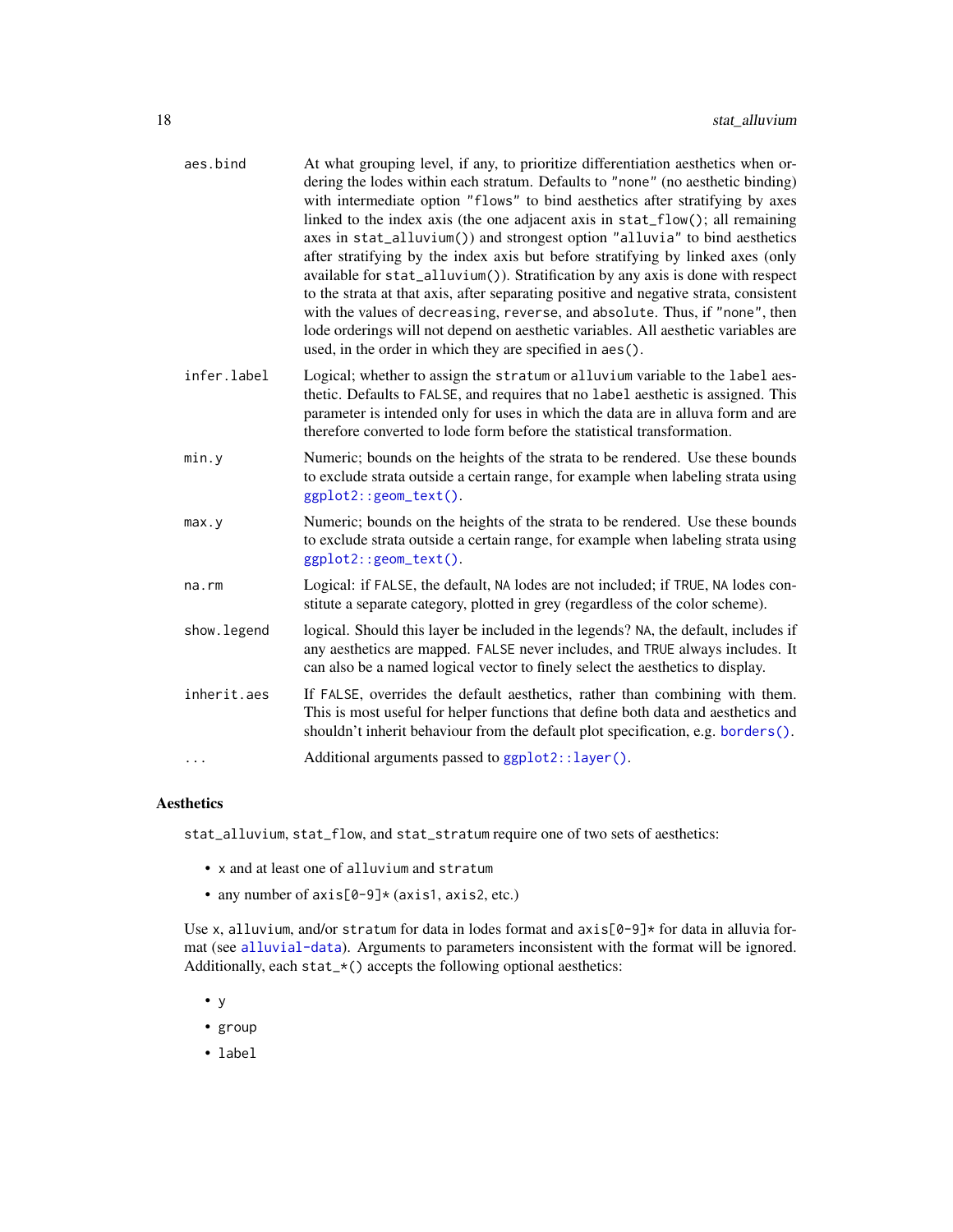<span id="page-18-0"></span>y controls the heights of the alluvia and may be aggregated across equivalent observations. group is used internally; arguments are ignored. label is used to label the strata or lodes and must take a unique value across the observations within each stratum or lode. Often the same variable will be passed to label as to the corresponding alluvial aesthetic (stratum or alluvium).

These and any other aesthetics are aggregated as follows: Numeric aesthetics, including y, are summed. Character and factor aesthetics, including label, are assigned to strata or lodes provided they take unique values across the observations within each (and are otherwise assigned NA).

#### Package options

stat\_stratum, stat\_alluvium, and stat\_flow order strata and lodes according to the values of several parameters, which must be held fixed across every layer in an alluvial plot. These packagespecific options set global values for these parameters that will be defaulted to when not manually set:

- ggalluvial.decreasing (each stat\_\*): defaults to NA.
- ggalluvial.reverse (each stat\_\*): defaults to TRUE.
- ggalluvial.absolute (each stat\_\*): defaults to TRUE.
- ggalluvial.cement.alluvia (stat\_alluvium): defaults to FALSE.
- ggalluvial.lode.guidance (stat\_alluvium): defaults to "zigzag".
- ggalluvial.lode.ordering (stat\_alluvium): defaults to NULL.
- ggalluvial.aes.bind (stat\_alluvium and stat\_flow): defaults to "none".

See base:: options() for how to use options.

# Defunct parameters

The previously defunct parameters weight and aggregate.wts have been discontinued. Use y and cement.alluvia instead.

#### See Also

[ggplot2::layer\(\)](#page-0-0) for additional arguments and [geom\\_alluvium\(\)](#page-4-1), [geom\\_lode\(\)](#page-8-1), and [geom\\_flow\(\)](#page-6-1) for the corresponding geoms.

Other alluvial stat layers: [stat\\_flow](#page-21-1), [stat\\_stratum](#page-25-1)

```
# illustrate positioning
ggplot(as.data.frame(Titanic),
       \text{aes}(y = \text{Freq},axis1 = Class, axis2 = Sex, axis3 = Age,color = Survived)) +
 stat_stratum(geom = "errorbar") +
 geom_line(stat = "alluvium") +
 stat_alluvium(geom = "pointrange") +
 geom\_text(stat = "stratum", infer-label = TRUE) +scale_x_discrete(limits = c("Class", "Sex", "Age"))
```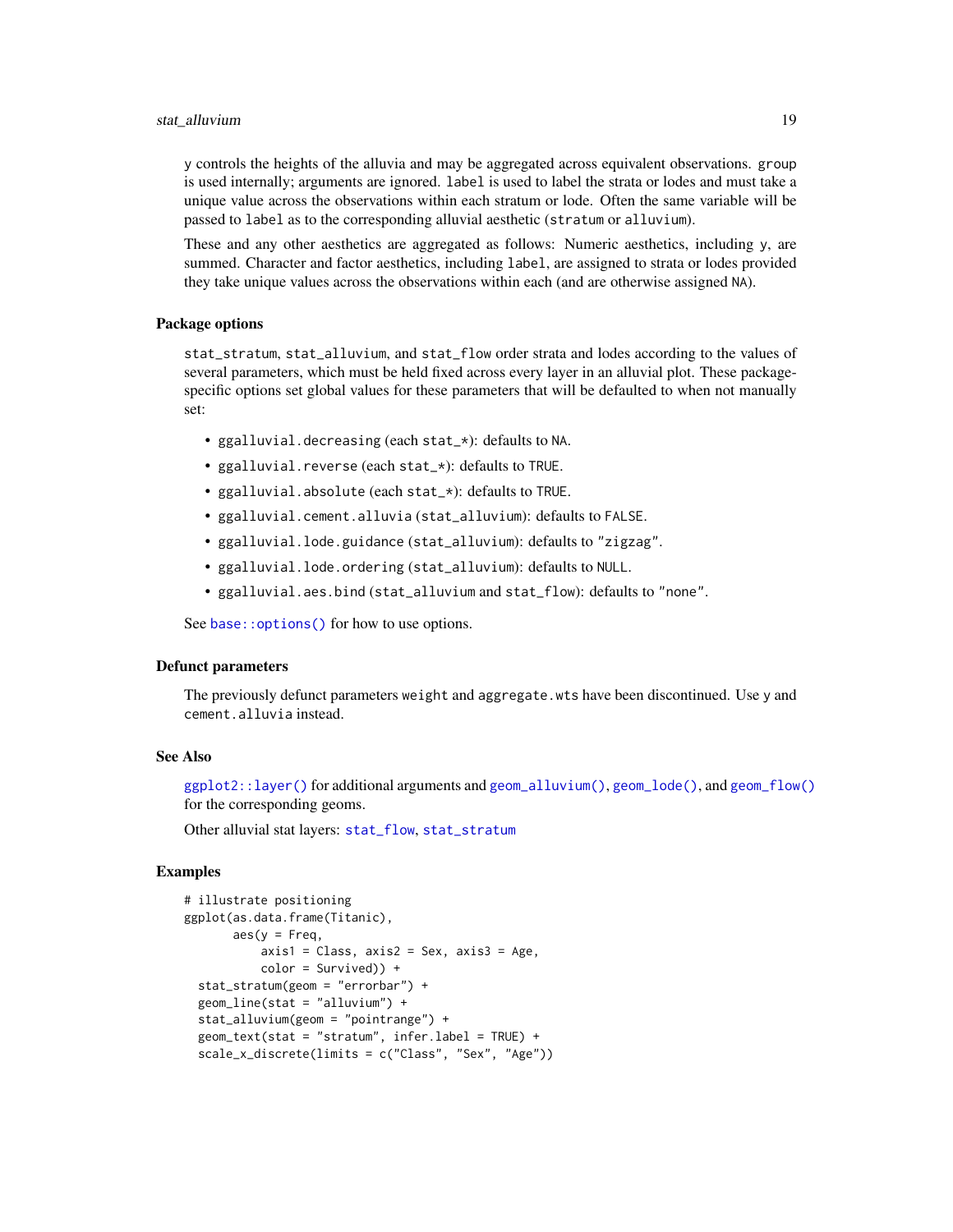```
# lode ordering examples
gg <- ggplot(as.data.frame(Titanic),
             \text{aes}(y = \text{Freq},axis1 = Class, axis2 = Sex, axis3 = Age) +
 geom_stratum() + geom_text(stat = "stratum", infer.label = TRUE) +
 scale_x_discrete(limits = c("Class", "Sex", "Age"))
# use of lode controls
gg + geom_flow(aes(fill = Survey, alpha = Sex), stat = "alluvium",lode.guidance = "forward")
# prioritize aesthetic binding
gg + geom_flow(aes(fill = Survey) = Survived, alpha = Sex), stat = "alluvium",
               aes.bind = TRUE, lode.guidance = "forward")
# use of lode ordering
lode_ord <- replicate(n = 3, expr = sample(x = 32), simplify = FALSE)
print(lode_ord)
gg + geom_flow(aes(fill = Survived, alpha = Sex), stat = "alluvium",
               lode.ordering = lode_ord)
# fixed lode ordering across axes
gg + geom_flow(aes(fill = Survey, alpha = Sex), stat = "alluvium",lode.ordering = lode_ord[[1]])
# use of custom luide guidance function
lode_custom <- function(n, i) {
 stopifnot(n == 3)switch(
    i,
    1' = 1:3'2' = c(2, 3, 1),3' = 3:1)
}
gg + geom_flow(aes(fill = Survey, alpha = Sex), stat = "alluvium",aes.bind = TRUE, lode.guidance = lode_custom)
data(majors)
# omit missing elements & reverse the `y` axis
ggplot(majors,
       aes(x = semester, stratum = curriculum, alluvium = student, y = 1)) +geom_alluvium(fill = "darkgrey", na.rm = TRUE) +
 geom_stratum(aes(fill = curriculum), color = NA, na.rm = TRUE) +
 theme_bw() +
 scale_y_reverse()
# alluvium cementation examples
gg <- ggplot(majors,
             aes(x = semester, stratum = curriculum, alluvium = student,fill = curriculum)) +
 geom_stratum()
# diagram with outlined alluvia and labels
gg + geom_flow(stat = "alluvium", color = "black") +geom_text(aes(label = as.integer(student)), stat = "alluvium")
# cemented diagram with default label cementation
gg +
```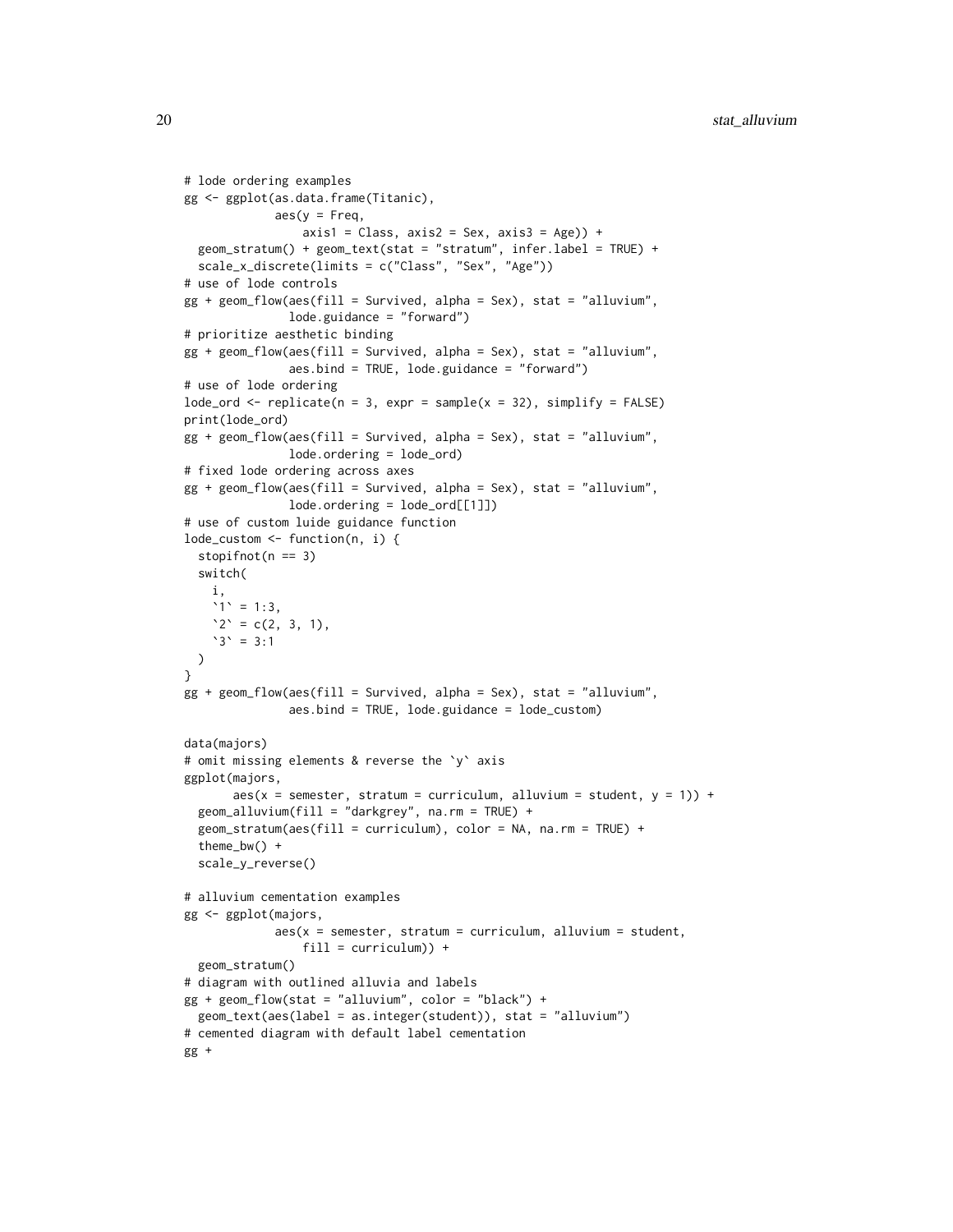```
geom_flow(stat = "alluvium", color = "black", cement.alluvia = TRUE) +
 geom_text(aes(label = as.integer(student)), stat = "alluvium",
            cement.alluvia = TRUE)
# cemented diagram with custom label cementation
gg +
 geom_flow(stat = "alluvium", color = "black", cement.alluvia = TRUE) +
 geom_text(aes(label = as.integer(student)), stat = "alluvium",
            cement.alluvia = function(x) paste(x, collapse = "; "))
# irregular spacing between axes of a continuous variable
data(Refugees, package = "alluvial")
refugees_sub <- subset(Refugees, year %in% c(2003, 2005, 2010, 2013))
ggplot(data = refugees_sub,
      aes(x = year, y = refugees, alluvium = country) +
 geom\_alluvium(aes(fill = country),
                alpha = .75, decreasing = FALSE, knot.pos = 1) +
 geom_stratum(aes(stratum = country), decreasing = FALSE, width = 1/2) +
 theme_bw() +
 scale_fill_brewer(type = "qual", palette = "Set3")
## Not run:
data(babynames, package = "babynames")
# a discontiguous alluvium
bn <- subset(babynames, prop >= .01 & sex == "F" & year > 1962 & year < 1968)
ggplot(data = bn,aes(x = year, alluvium = name, y = prop)) +geom\_alluvium(aes(fill = name, color = name == "Tammy"),decreasing = TRUE, show.legend = FALSE) +
 scale_color_manual(values = c("#00000000", "#000000"))
# filling in missing zeros
bn2 <- merge(bn,
             expand.grid(year = unique(bn$year), name = unique(bn$name)),
             all = TRUE)
bn2$prop[is.na(bn2$prop)] <- 0
ggplot(data = bn2,
       aes(x = year, alluvium = name, y = prop)) +geom_alluvium(aes(fill = name, color = name == "Tammy"),
                decreasing = TRUE, show.legend = FALSE) +
  scale_color_manual(values = c("#00000000", "#000000"))
## End(Not run)
# use negative y values to encode deaths versus survivals
titanic <- as.data.frame(Titanic)
titanic \leq transform(titanic, Lives = Freq \star (-1) \land (Survived == "No"))
ggplot(subset(titanic, Class != "Crew"),
      aes(axis1 = Class, axis2 = Sex, axis3 = Age, y = Lives)) +geom_alluvium(aes(alpha = Survived, fill = Class), absolute = FALSE) +
 geom_stratum(absolute = FALSE) +
 geom_text(stat = "stratum", infer.label = TRUE, absolute = FALSE) +
 scale_x_discrete(limits = c("Class", "Sex", "Age"), expand = c(.1, .05)) +scale_alpha_discrete(range = c(.25, .75), guide = FALSE)
```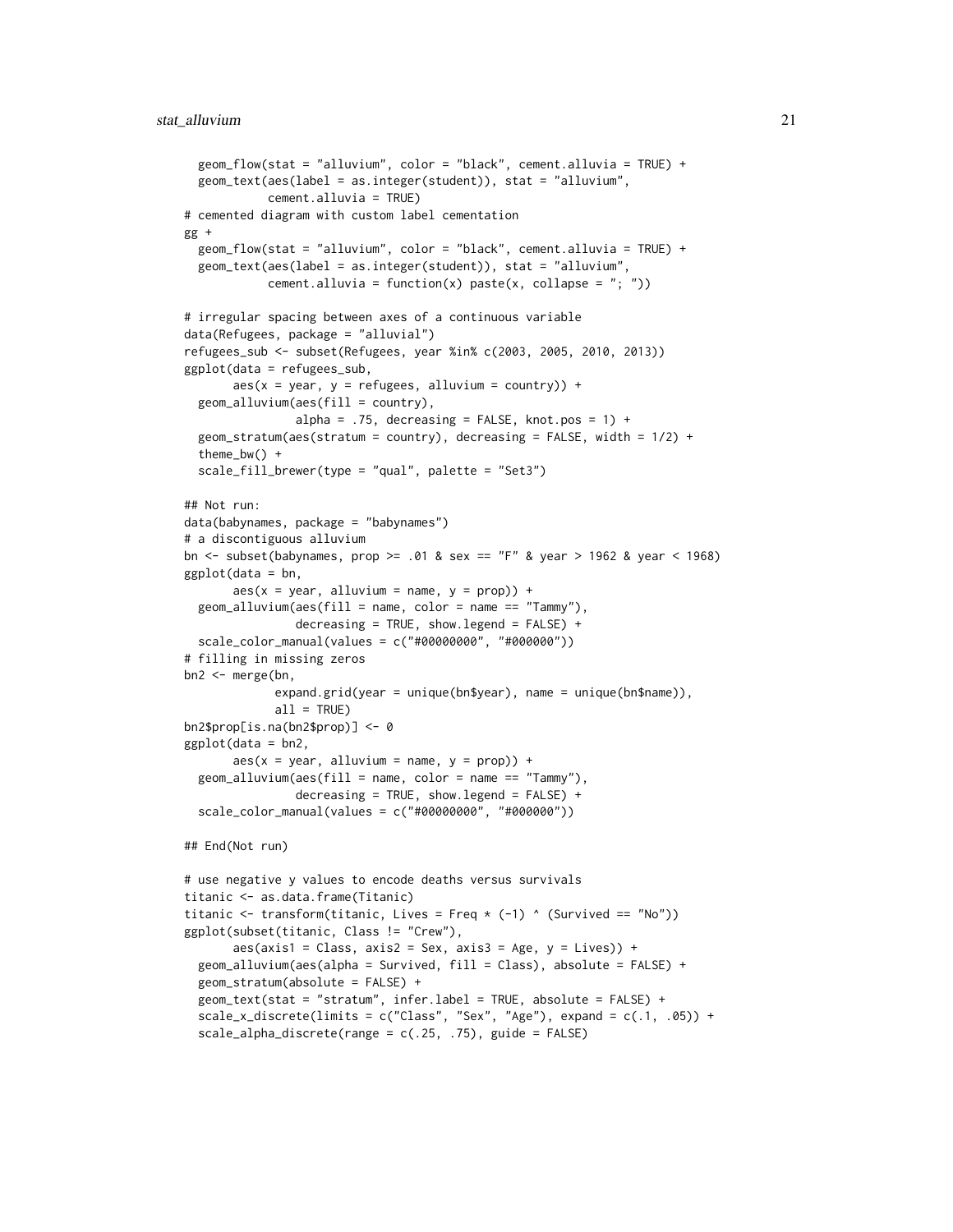<span id="page-21-1"></span><span id="page-21-0"></span>

# Description

Given a dataset with alluvial structure, stat\_flow calculates the centroids (x and y) and heights (ymin and ymax) of the flows between each pair of adjacent axes.

# Usage

```
stat_flow(mapping = NULL, data = NULL, geom = "flow",
 position = "identity", decreasing = ggalluvial_opt("decreasing"),
 reverse = ggalluvial_opt("reverse"),
 absolute = ggalluvial_opt("absolute"), discern = FALSE,
 negate.strata = NULL, aes.bind = ggalluvial_opt("aes.bind"),
  infer.label = FALSE, min.y = NULL, max.y = NULL, na.rm = FALSE,
  show.legend = NA, inherit.aes = TRUE, ...)
```

| mapping    | Set of aesthetic mappings created by aes() or aes_(). If specified and inherit.aes<br>= TRUE (the default), it is combined with the default mapping at the top level of<br>the plot. You must supply mapping if there is no plot mapping. |
|------------|-------------------------------------------------------------------------------------------------------------------------------------------------------------------------------------------------------------------------------------------|
| data       | The data to be displayed in this layer. There are three options:                                                                                                                                                                          |
|            | If NULL, the default, the data is inherited from the plot data as specified in the<br>call to ggplot().                                                                                                                                   |
|            | A data. frame, or other object, will override the plot data. All objects will be<br>fortified to produce a data frame. See fortify() for which variables will be<br>created.                                                              |
|            | A function will be called with a single argument, the plot data. The return<br>value must be a data. frame, and will be used as the layer data. A function<br>can be created from a formula (e.g. ~ head(.x, 10)).                        |
| geom       | The geometric object to use display the data; override the default.                                                                                                                                                                       |
| position   | Position adjustment, either as a string, or the result of a call to a position adjust-<br>ment function.                                                                                                                                  |
| decreasing | Logical; whether to arrange the strata at each axis in the order of the variable<br>values (NA, the default), in ascending order of totals (largest on top, FALSE), or<br>in descending order of totals (largest on bottom, TRUE).        |
| reverse    | Logical; if decreasing is NA, whether to arrange the strata at each axis in the<br>reverse order of the variable values, so that they match the order of the values in<br>the legend. Ignored if decreasing is not NA. Defaults to TRUE.  |
| absolute   | Logical; if some cases or strata are negative, whether to arrange them (respecting<br>decreasing and reverse) using negative or absolute values of y.                                                                                     |
| discern    | Passed to to_lodes_form() if data is in alluvia format.                                                                                                                                                                                   |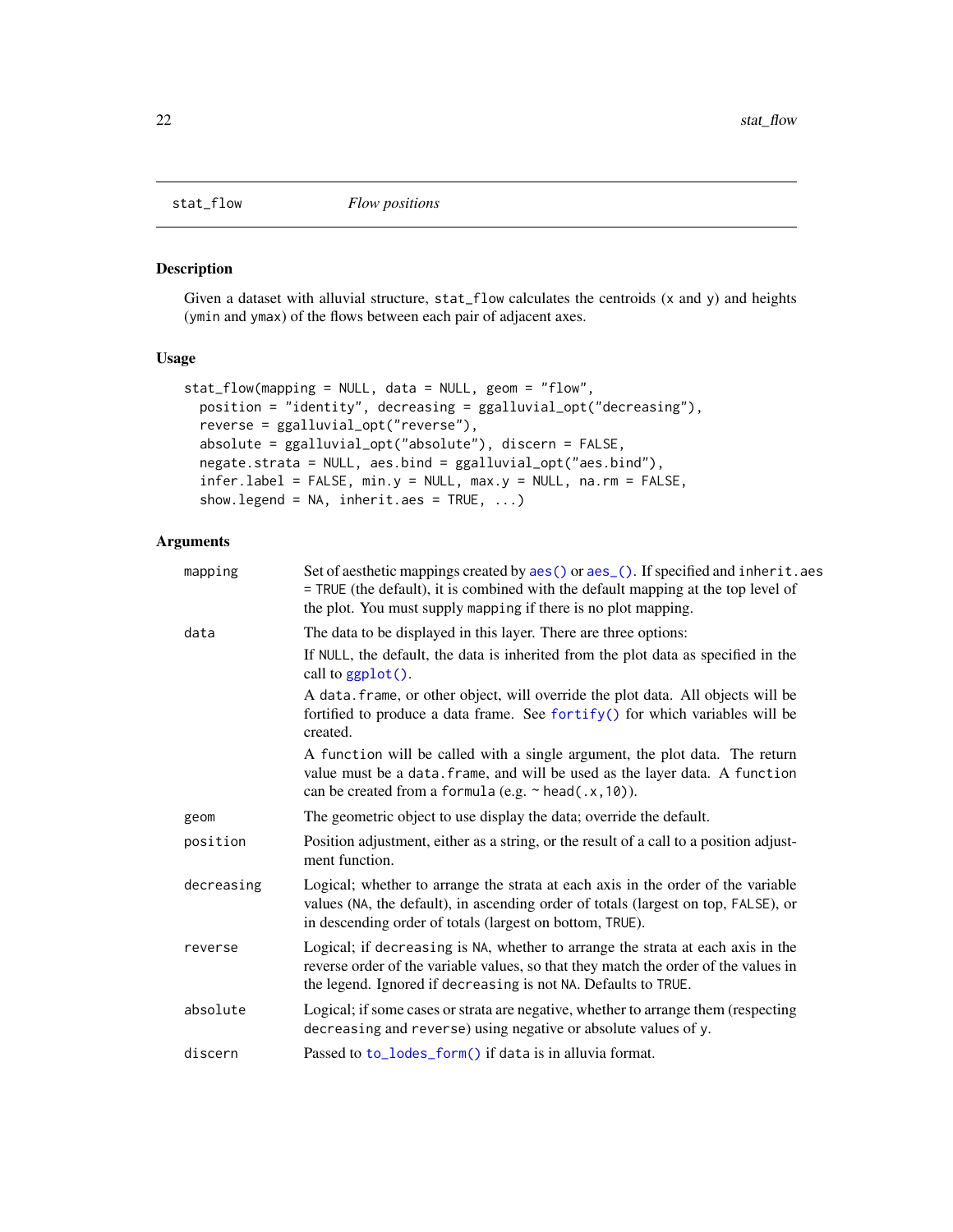- <span id="page-22-0"></span>negate.strata A vector of values of the stratum aesthetic to be treated as negative (will ignore missing values with a warning).
- aes.bind At what grouping level, if any, to prioritize differentiation aesthetics when ordering the lodes within each stratum. Defaults to "none" (no aesthetic binding) with intermediate option "flows" to bind aesthetics after stratifying by axes linked to the index axis (the one adjacent axis in stat\_flow(); all remaining axes in stat\_alluvium()) and strongest option "alluvia" to bind aesthetics after stratifying by the index axis but before stratifying by linked axes (only available for stat\_alluvium()). Stratification by any axis is done with respect to the strata at that axis, after separating positive and negative strata, consistent with the values of decreasing, reverse, and absolute. Thus, if "none", then lode orderings will not depend on aesthetic variables. All aesthetic variables are used, in the order in which they are specified in aes().
- infer. label Logical; whether to assign the stratum or alluvium variable to the label aesthetic. Defaults to FALSE, and requires that no label aesthetic is assigned. This parameter is intended only for uses in which the data are in alluva form and are therefore converted to lode form before the statistical transformation.
- min.y Numeric; bounds on the heights of the strata to be rendered. Use these bounds to exclude strata outside a certain range, for example when labeling strata using [ggplot2::geom\\_text\(\)](#page-0-0).
- max.y Numeric; bounds on the heights of the strata to be rendered. Use these bounds to exclude strata outside a certain range, for example when labeling strata using [ggplot2::geom\\_text\(\)](#page-0-0).
- na.rm Logical: if FALSE, the default, NA lodes are not included; if TRUE, NA lodes constitute a separate category, plotted in grey (regardless of the color scheme).
- show. legend logical. Should this layer be included in the legends? NA, the default, includes if any aesthetics are mapped. FALSE never includes, and TRUE always includes. It can also be a named logical vector to finely select the aesthetics to display.
- inherit.aes If FALSE, overrides the default aesthetics, rather than combining with them. This is most useful for helper functions that define both data and aesthetics and shouldn't inherit behaviour from the default plot specification, e.g. [borders\(\)](#page-0-0).

... Additional arguments passed to [ggplot2::layer\(\)](#page-0-0).

#### Aesthetics

stat\_alluvium, stat\_flow, and stat\_stratum require one of two sets of aesthetics:

- x and at least one of alluvium and stratum
- any number of  $axis[0-9] \star (axis1, axis2, etc.)$

Use x, alluvium, and/or stratum for data in lodes format and  $axis[0-9]$ \* for data in alluvia format (see [alluvial-data](#page-1-1)). Arguments to parameters inconsistent with the format will be ignored. Additionally, each  $stat_{\star}$  () accepts the following optional aesthetics:

• y

• group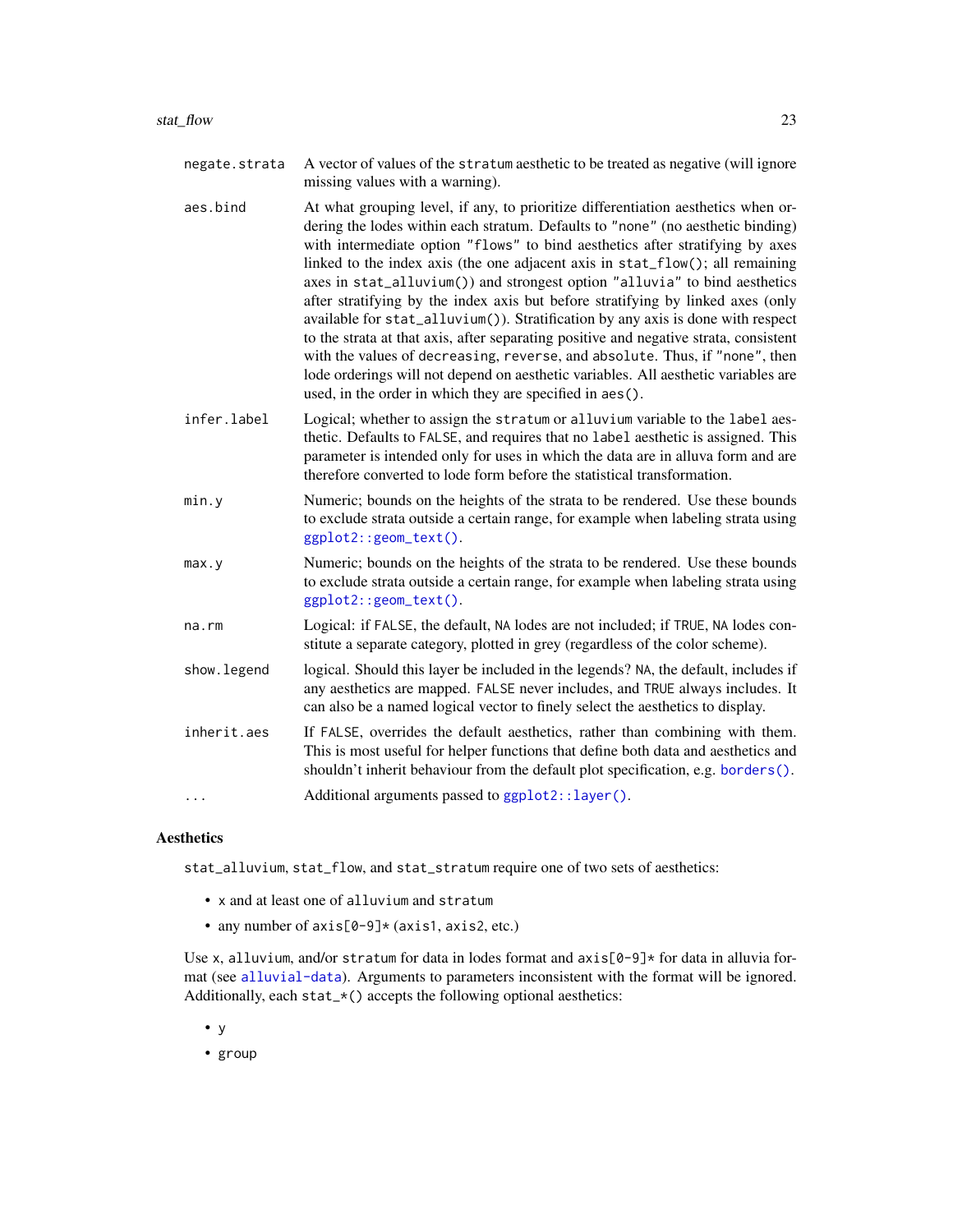<span id="page-23-0"></span>• label

y controls the heights of the alluvia and may be aggregated across equivalent observations. group is used internally; arguments are ignored. label is used to label the strata or lodes and must take a unique value across the observations within each stratum or lode. Often the same variable will be passed to label as to the corresponding alluvial aesthetic (stratum or alluvium).

These and any other aesthetics are aggregated as follows: Numeric aesthetics, including y, are summed. Character and factor aesthetics, including label, are assigned to strata or lodes provided they take unique values across the observations within each (and are otherwise assigned NA).

#### Package options

stat\_stratum, stat\_alluvium, and stat\_flow order strata and lodes according to the values of several parameters, which must be held fixed across every layer in an alluvial plot. These packagespecific options set global values for these parameters that will be defaulted to when not manually set:

- ggalluvial.decreasing (each stat\_\*): defaults to NA.
- ggalluvial.reverse (each stat\_\*): defaults to TRUE.
- ggalluvial.absolute (each stat\_\*): defaults to TRUE.
- ggalluvial.cement.alluvia (stat\_alluvium): defaults to FALSE.
- ggalluvial.lode.guidance (stat\_alluvium): defaults to "zigzag".
- ggalluvial.lode.ordering (stat\_alluvium): defaults to NULL.
- ggalluvial.aes.bind (stat\_alluvium and stat\_flow): defaults to "none".

See base:: options() for how to use options.

#### Defunct parameters

The previously defunct parameters weight and aggregate.wts have been discontinued. Use y and cement.alluvia instead.

#### See Also

[ggplot2::layer\(\)](#page-0-0) for additional arguments and [geom\\_alluvium\(\)](#page-4-1) and [geom\\_flow\(\)](#page-6-1) for the corresponding geoms.

Other alluvial stat layers: [stat\\_alluvium](#page-15-1), [stat\\_stratum](#page-25-1)

```
# illustrate positioning
ggplot(as.data.frame(Titanic),
      aes(y = Freq,axis1 = Class, axis2 = Sex, axis3 = Age,color = Survived)) +
 stat_stratum(geom = "errorbar") +
 geom_line(stat = "flow") +
 stat_flow(geom = "pointrange") +
 geom_text(stat = "stratum", infer.label = TRUE) +
```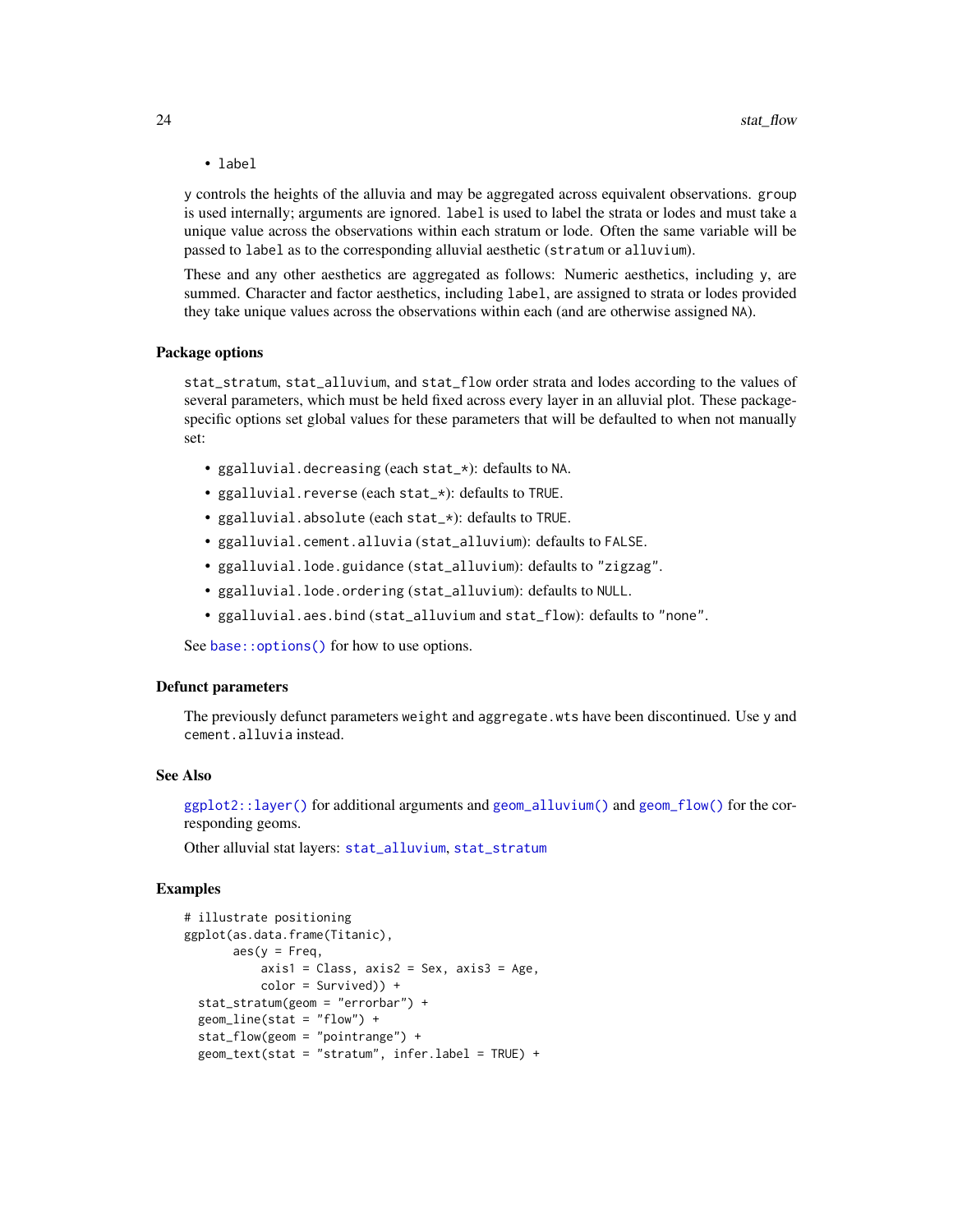```
scale_x_discrete(limits = c("Class", "Sex", "Age"))
# alluvium--flow comparison
data(vaccinations)
gg <- ggplot(vaccinations,
             aes(x = survey, stratum = response, alluvium = subject,y = freq, fill = response) +
 geom_stratum(alpha = .5) +
 geom_text(aes(label = response), stat = "stratum")
# rightward alluvial aesthetics for vaccine survey data
gg + geom_flow(stat = "alluvium", lode.guidance = "forward")
# memoryless flows for vaccine survey data
gg + geom_flow()
# size filter examples
gg <- ggplot(vaccinations,
      \text{aes}(y = \text{freq},x = survey, stratum = response, alluvium = subject,
           fill = response, label = response() +stat_stratum(alpha = .5) +
 geom_text(stat = "stratum")
# omit small flows
gg + geom_flow(min.y = 50)# omit large flows
gg + geom_flow(max.y = 100)# negate missing entries
ggplot(vaccinations,
      aes(y = freq,x = survey, stratum = response, alluvium = subject,
           fill = response, label = response,alpha = response != "Missing")) +
 stat_stratum(negate.strata = "Missing") +
 geom_flow(negate.strata = "Missing") +
 geom_text(stat = "stratum", alpha = 1, negate.strata = "Missing") +
 scale_alpha_discrete(range = c(.2, .6)) +guides(alpha = FALSE)
# aesthetics that vary betwween and within strata
data(vaccinations)
vaccinations$subgroup <- LETTERS[1:2][rbinom(
 n = length(unique(vaccinations$subject)), size = 1, prob = .5
) + 1][vaccinations$subject]
ggplot(vaccinations,
      aes(x = survey, stratum = response, alluvium = subject,y = freq, fill = response, label = response() +geom_flow(aes(alpha = subgroup)) +
 scale_alpha_discrete(range = c(1/3, 2/3)) +
 geom_stratum(alpha = .5) +
 geom_text(stat = "stratum")
# can even set aesthetics that vary both ways
ggplot(vaccinations,
      aes(x = survey, stratum = response, alluvium = subject,
```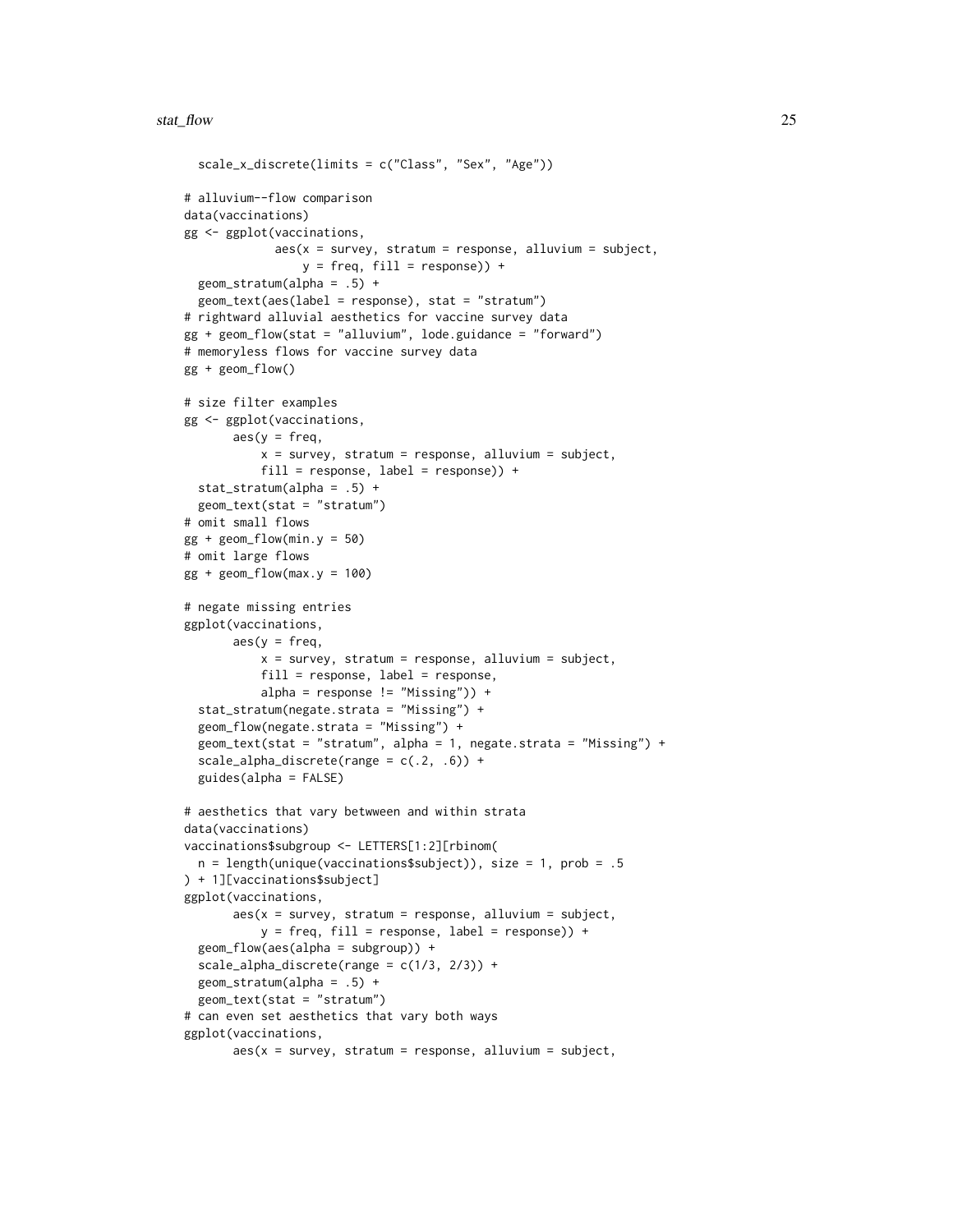```
y = freq, label = response)) +
geom_flow(aes(fill = interaction(response, subgroup)), aes.bind = "alluvia") +
scale_alpha_discrete(range = c(1/3, 2/3)) +
geom_stratum(alpha = .5) +
geom_text(stat = "stratum")
```
<span id="page-25-1"></span>stat\_stratum *Stratum positions*

### Description

Given a dataset with alluvial structure, stat\_stratum calculates the centroids (x and y) and heights (ymin and ymax) of the strata at each axis.

# Usage

```
stat_stratum(mapping = NULL, data = NULL, geom = "stratum",
 position = "identity", decreasing = ggalluvial_opt("decreasing"),
  reverse = ggalluvial_opt("reverse"),
  absolute = ggalluvial_opt("absolute"), discern = FALSE,
 negate.strata = NULL, infer.label = FALSE, label.strata = NULL,
 min.y = NULL, max.y = NULL, min. height = NULL, max. height = NULL,na.rm = FALSE, show.legend = NA, inherit.aes = TRUE, ...)
```

| mapping    | Set of aesthetic mappings created by aes () or aes (). If specified and inherit. aes<br>= TRUE (the default), it is combined with the default mapping at the top level of<br>the plot. You must supply mapping if there is no plot mapping. |
|------------|---------------------------------------------------------------------------------------------------------------------------------------------------------------------------------------------------------------------------------------------|
| data       | The data to be displayed in this layer. There are three options:                                                                                                                                                                            |
|            | If NULL, the default, the data is inherited from the plot data as specified in the<br>call to $ggplot()$ .                                                                                                                                  |
|            | A data. frame, or other object, will override the plot data. All objects will be<br>fortified to produce a data frame. See fortify() for which variables will be<br>created.                                                                |
|            | A function will be called with a single argument, the plot data. The return<br>value must be a data. frame, and will be used as the layer data. A function<br>can be created from a formula (e.g. $\sim$ head(.x, 10)).                     |
| geom       | The geometric object to use display the data; override the default.                                                                                                                                                                         |
| position   | Position adjustment, either as a string, or the result of a call to a position adjust-<br>ment function.                                                                                                                                    |
| decreasing | Logical; whether to arrange the strata at each axis in the order of the variable<br>values (NA, the default), in ascending order of totals (largest on top, FALSE), or<br>in descending order of totals (largest on bottom, TRUE).          |

<span id="page-25-0"></span>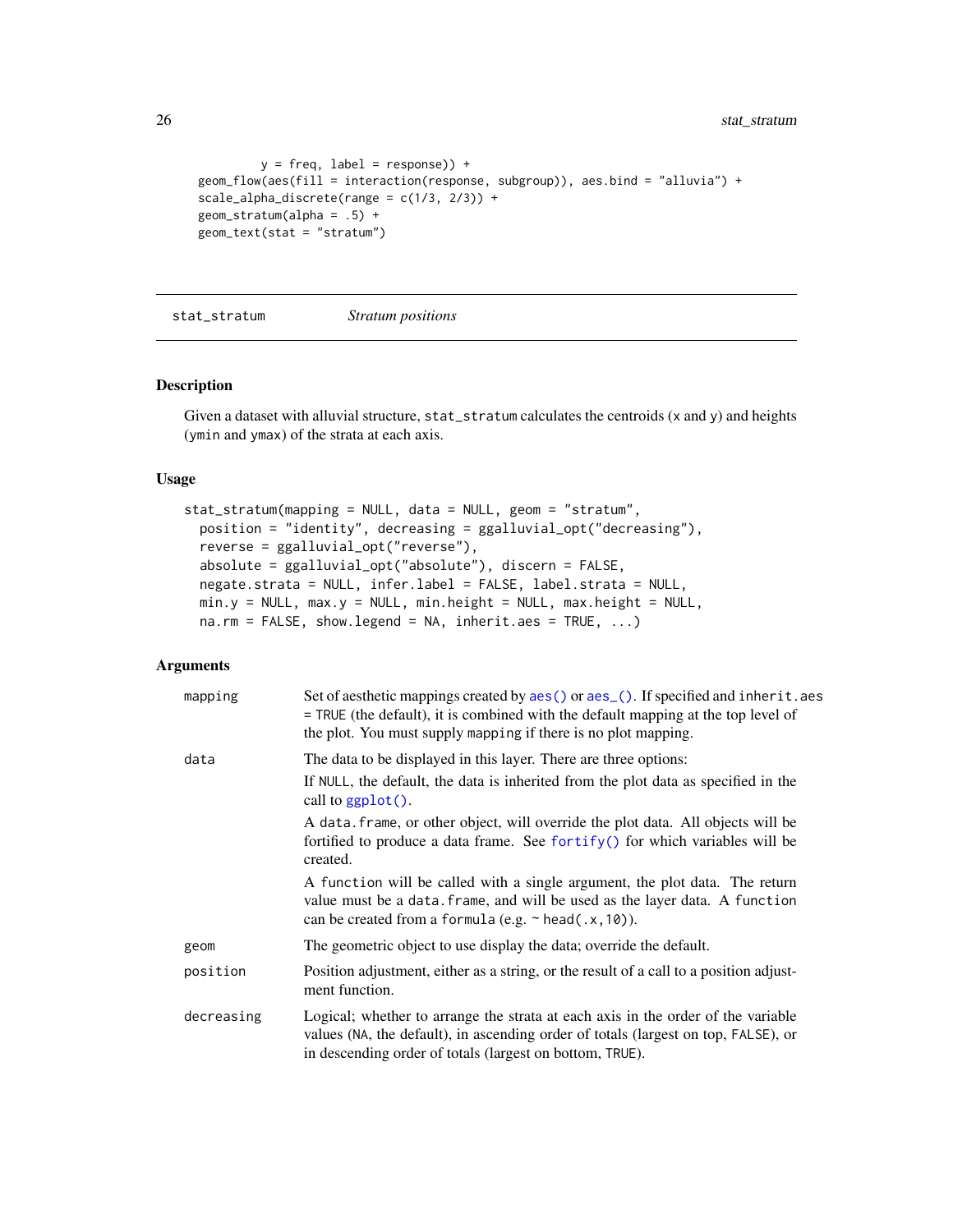<span id="page-26-0"></span>

| reverse                | Logical; if decreasing is NA, whether to arrange the strata at each axis in the<br>reverse order of the variable values, so that they match the order of the values in<br>the legend. Ignored if decreasing is not NA. Defaults to TRUE.                                                                                          |  |
|------------------------|-----------------------------------------------------------------------------------------------------------------------------------------------------------------------------------------------------------------------------------------------------------------------------------------------------------------------------------|--|
| absolute               | Logical; if some cases or strata are negative, whether to arrange them (respecting<br>decreasing and reverse) using negative or absolute values of y.                                                                                                                                                                             |  |
| discern                | Passed to to_lodes_form() if data is in alluvia format.                                                                                                                                                                                                                                                                           |  |
| negate.strata          | A vector of values of the stratum aesthetic to be treated as negative (will ignore<br>missing values with a warning).                                                                                                                                                                                                             |  |
| infer.label            | Logical; whether to assign the stratum or alluvium variable to the label aes-<br>thetic. Defaults to FALSE, and requires that no label aesthetic is assigned. This<br>parameter is intended only for uses in which the data are in alluva form and are<br>therefore converted to lode form before the statistical transformation. |  |
| label.strata           | Deprecated; alias for infer. label.                                                                                                                                                                                                                                                                                               |  |
| min.y, max.y           | Numeric; bounds on the heights of the strata to be rendered. Use these bounds<br>to exclude strata outside a certain range, for example when labeling strata using<br>ggplot2::geom_text().                                                                                                                                       |  |
| min.height, max.height |                                                                                                                                                                                                                                                                                                                                   |  |
|                        | Deprecated aliases for min. y and max. y.                                                                                                                                                                                                                                                                                         |  |
| na.rm                  | Logical: if FALSE, the default, NA lodes are not included; if TRUE, NA lodes con-<br>stitute a separate category, plotted in grey (regardless of the color scheme).                                                                                                                                                               |  |
| show.legend            | logical. Should this layer be included in the legends? NA, the default, includes if<br>any aesthetics are mapped. FALSE never includes, and TRUE always includes. It<br>can also be a named logical vector to finely select the aesthetics to display.                                                                            |  |
| inherit.aes            | If FALSE, overrides the default aesthetics, rather than combining with them.<br>This is most useful for helper functions that define both data and aesthetics and<br>shouldn't inherit behaviour from the default plot specification, e.g. borders().                                                                             |  |
| $\cdots$               | Additional arguments passed to ggplot2::layer().                                                                                                                                                                                                                                                                                  |  |

# Aesthetics

stat\_alluvium, stat\_flow, and stat\_stratum require one of two sets of aesthetics:

- x and at least one of alluvium and stratum
- any number of axis[0-9]\* (axis1, axis2, etc.)

Use x, alluvium, and/or stratum for data in lodes format and  $axis[0-9]$ \* for data in alluvia format (see [alluvial-data](#page-1-1)). Arguments to parameters inconsistent with the format will be ignored. Additionally, each stat\_ $*($ ) accepts the following optional aesthetics:

- y
- group
- label

y controls the heights of the alluvia and may be aggregated across equivalent observations. group is used internally; arguments are ignored. label is used to label the strata or lodes and must take a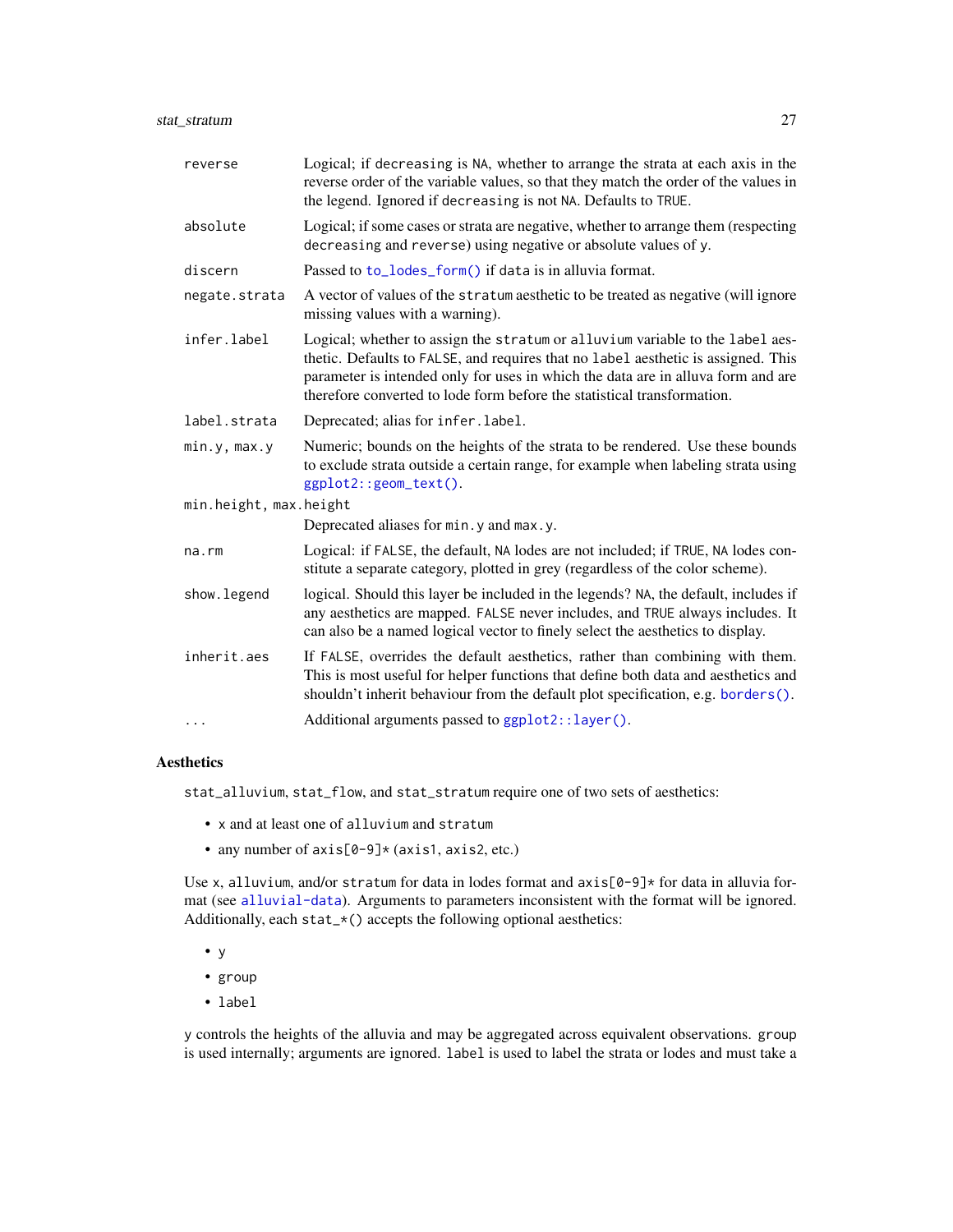unique value across the observations within each stratum or lode. Often the same variable will be passed to label as to the corresponding alluvial aesthetic (stratum or alluvium).

These and any other aesthetics are aggregated as follows: Numeric aesthetics, including y, are summed. Character and factor aesthetics, including label, are assigned to strata or lodes provided they take unique values across the observations within each (and are otherwise assigned NA).

#### Package options

stat\_stratum, stat\_alluvium, and stat\_flow order strata and lodes according to the values of several parameters, which must be held fixed across every layer in an alluvial plot. These packagespecific options set global values for these parameters that will be defaulted to when not manually set:

- ggalluvial.decreasing (each stat\_\*): defaults to NA.
- ggalluvial.reverse (each stat\_\*): defaults to TRUE.
- ggalluvial.absolute (each stat\_\*): defaults to TRUE.
- ggalluvial.cement.alluvia (stat\_alluvium): defaults to FALSE.
- ggalluvial.lode.guidance (stat\_alluvium): defaults to "zigzag".
- ggalluvial.lode.ordering (stat\_alluvium): defaults to NULL.
- ggalluvial.aes.bind (stat\_alluvium and stat\_flow): defaults to "none".

See base:: options() for how to use options.

#### Defunct parameters

The previously defunct parameters weight and aggregate.wts have been discontinued. Use y and cement.alluvia instead.

#### See Also

[ggplot2::layer\(\)](#page-0-0) for additional arguments and [geom\\_stratum\(\)](#page-11-1) for the corresponding geom. Other alluvial stat layers: [stat\\_alluvium](#page-15-1), [stat\\_flow](#page-21-1)

```
# only `stratum` assignment is necessary to generate strata
data(vaccinations)
ggplot(vaccinations,
       \text{aes}(y = \text{freq},x = survey, stratum = response,
           fill = response) +
 stat_stratum(width = .5)
# lode data, positioning with y labels
ggplot(vaccinations,
       \text{aes}(y = \text{freq},x = survey, stratum = response, alluvium = subject,
           label = freq) +
 stat_stratum(geom = "errorbar") +
```
<span id="page-27-0"></span>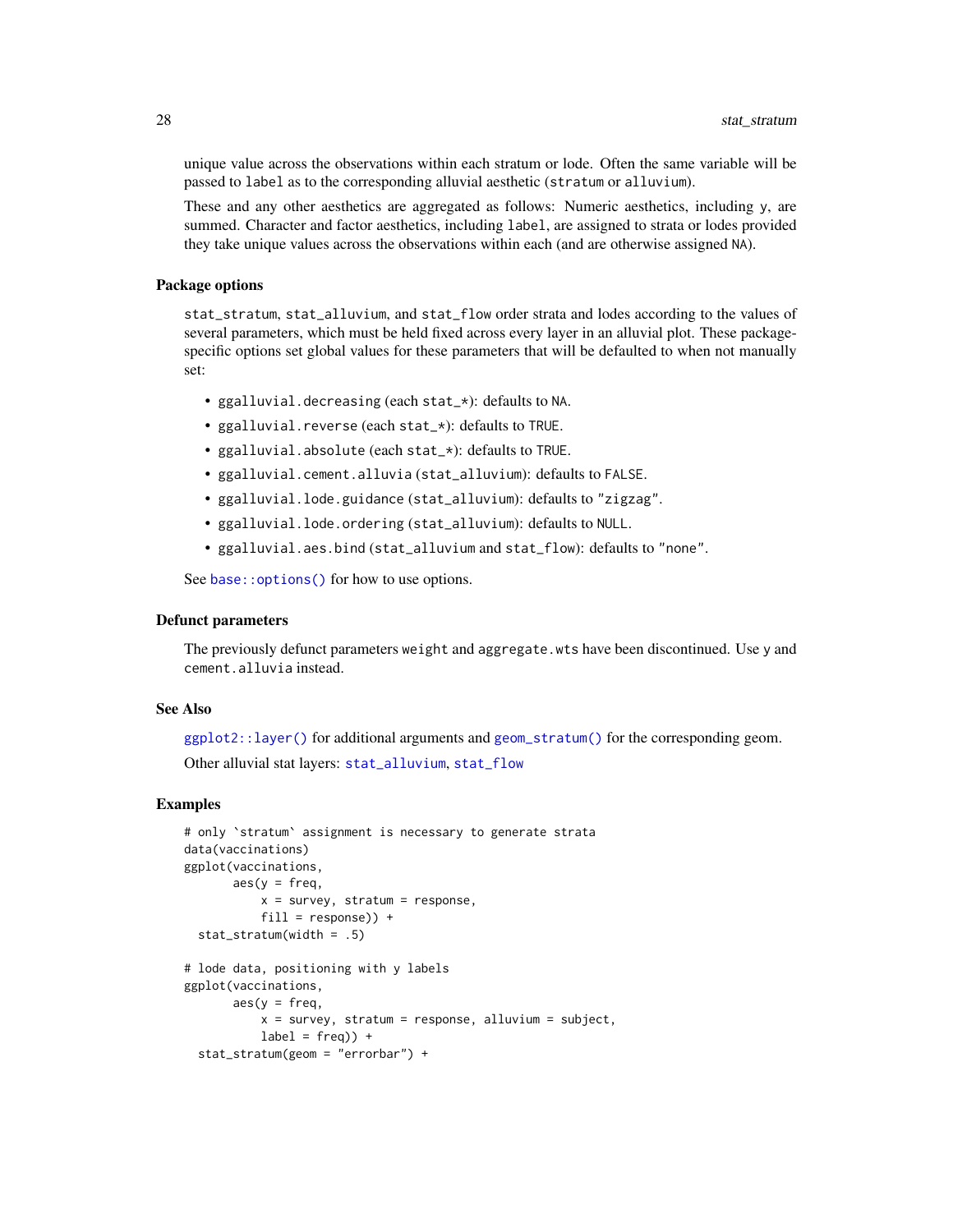#### <span id="page-28-0"></span>vaccinations 29

```
geom_text(stat = "stratum")
# alluvium data, positioning with stratum labels
ggplot(as.data.frame(Titanic),
       \text{aes}(y = \text{Freq},axis1 = Class, axis2 = Sex, axis3 = Age, axis4 = Survey() +geom_text(stat = "stratum", infer.label = TRUE) +
 stat_stratum(geom = "errorbar") +
 scale_x_discrete(limits = c("Class", "Sex", "Age", "Survived"))
# omit labels for strata outside a y range
ggplot(vaccinations,
       \text{aes}(y = \text{freq},x = survey, stratum = response,
           fill = response, label = response() +stat_stratum(width = .5) +
 geom_text(stat = "stratum", min.y = 100)
# use negative y values to encode rejection versus acceptance
admissions <- as.data.frame(UCBAdmissions)
admissions \le transform(admissions, Count = Freq \star (-1) \land (Admit == "Rejected"))
ggplot(admissions,
       \text{aes}(y = \text{Count}, \text{axis1} = \text{Depth}, \text{axis2} = \text{Gender}) +
 geom\_alluvium(aes(fill = Dept), width = 1/12) +geom_stratum(width = 1/12, fill = "black", color = "grey") +
 geom_label(stat = "stratum", infer.label = TRUE, min.y = 200) +
 scale_x_discrete(limits = c("Department", "Gender"), expand = c(.05, .05))
```
vaccinations *Influenza vaccination rates*

#### Description

This is a sample from the RAND ALP surveys on influenza vaccination, kindly contributed by Raffaele Vardavas.

#### Format

An alluvial data frame in lodes form.

#### Source

RAND American Life Panel <https://alpdata.rand.org/>